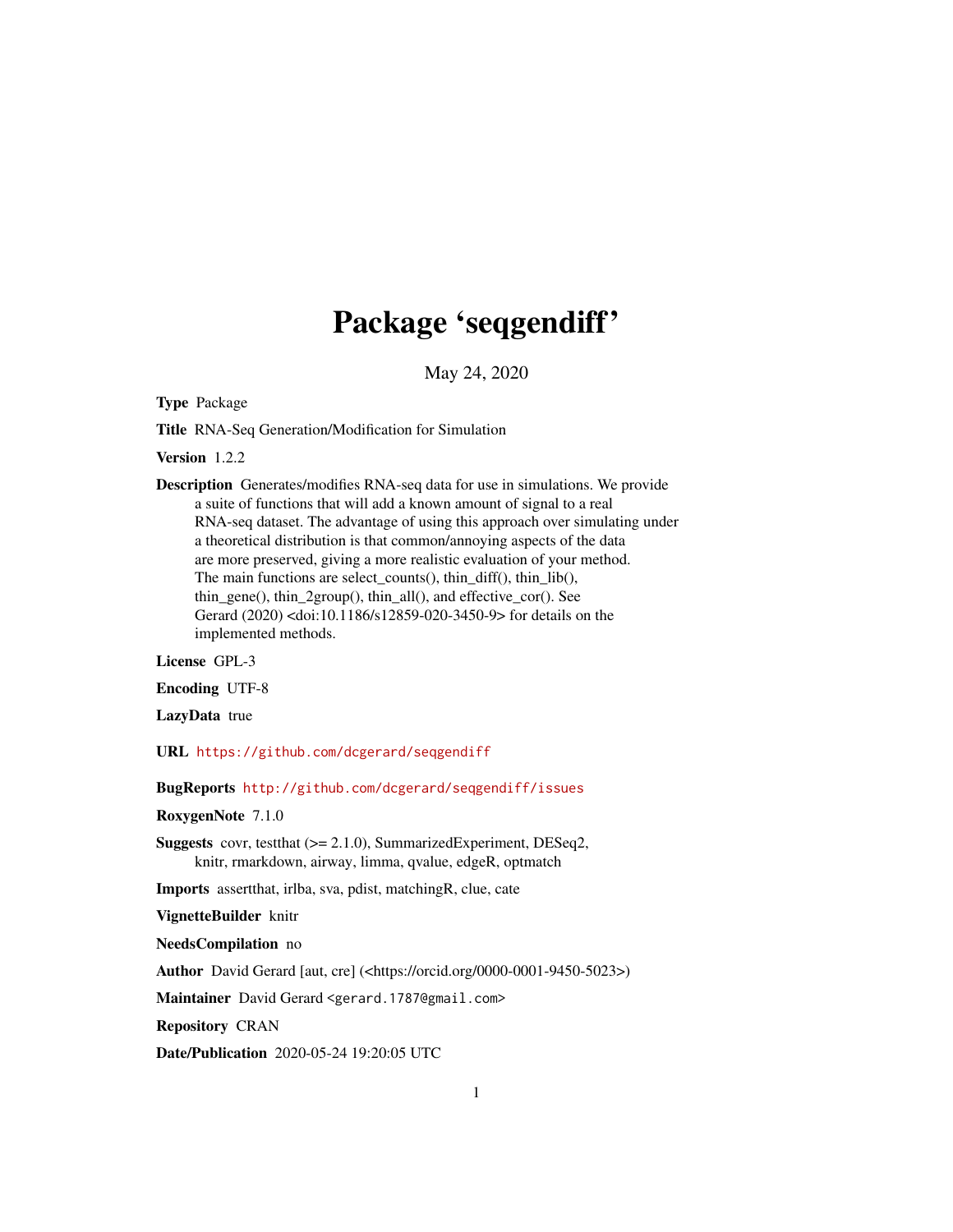# <span id="page-1-0"></span>R topics documented:

|       | corassign |    |
|-------|-----------|----|
|       |           |    |
|       |           |    |
|       |           |    |
|       |           |    |
|       |           |    |
|       |           |    |
|       |           |    |
|       |           |    |
|       |           |    |
|       |           |    |
|       |           |    |
|       |           |    |
|       |           |    |
|       |           |    |
|       |           |    |
|       |           |    |
| Index |           | 35 |

seqgendiff-package *seqgendiff: Sequence Generation/Modification for Differential Expression Analysis and Beyond.*

# Description

This package is designed to take real RNA-seq data and alter it by adding a known amount of signal. You can then use this modified dataset in simulation studies for differential expression analysis, factor analysis, confounder adjustment, or library size adjustment. The advantage of this way of simulating data is that you can see how your method behaves when the simulated data exhibit common (and annoying) features of real data. For example, in the real world data are not normally (or negative binomially) distributed and unobserved confounding is a major issue. This package will simulate data that exhibit these characteristics. The methods used in this package are described in detail in Gerard (2019).

#### seqgendiff Functions

- [select\\_counts](#page-12-1) Subsample the columns and rows of a real RNA-seq count matrix. You would then feed this sub-matrix into one of the thinning functions below.
- [thin\\_diff](#page-24-1) The function most users should be using for general-purpose binomial thinning. For the special applications of the two-group model or library/gene thinning, see the functions listed below.
- [thin\\_2group](#page-17-1) The specific application of thinning in the two-group model.
- [thin\\_lib](#page-31-1) The specific application of library size thinning.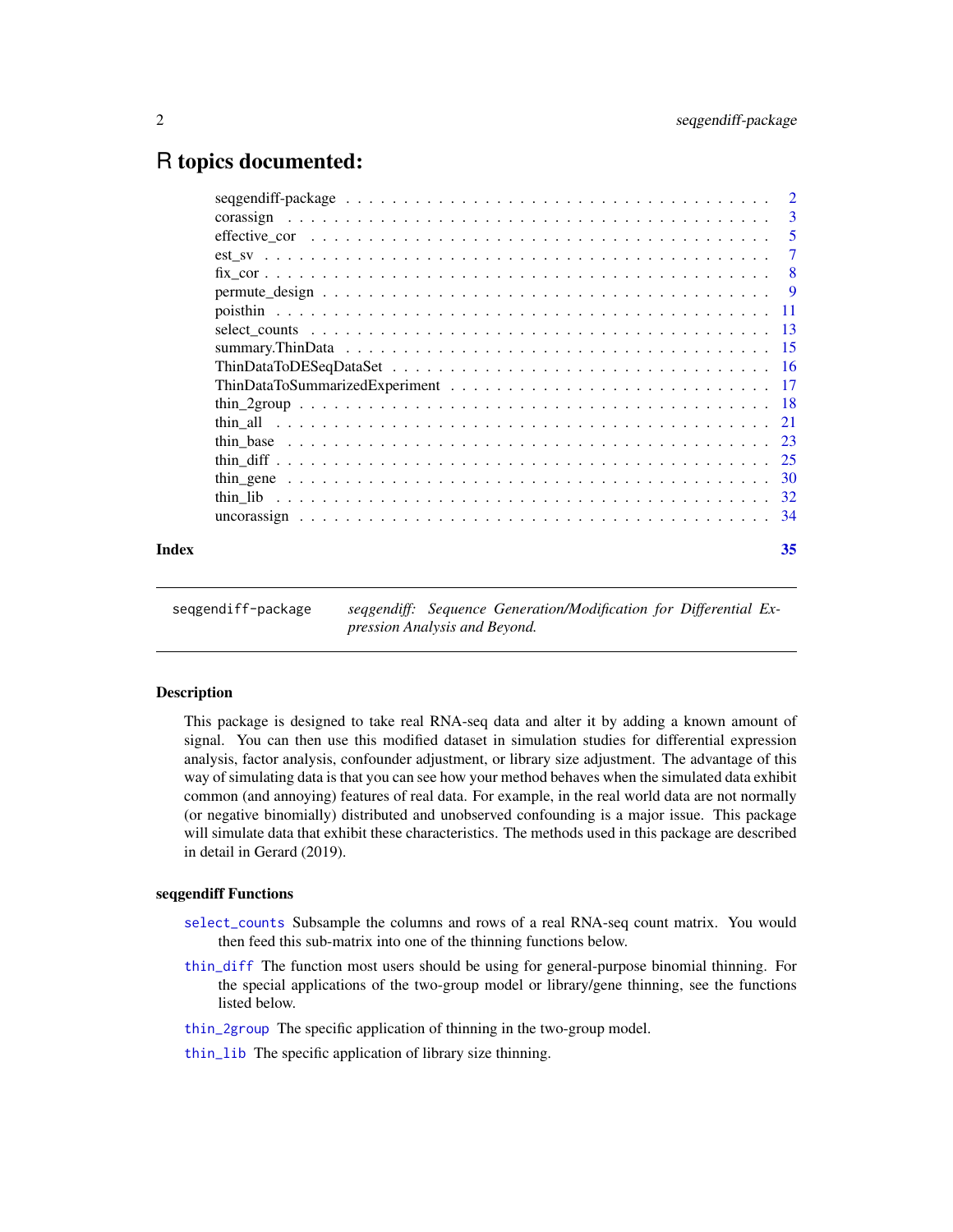#### <span id="page-2-0"></span>corassign 3

- [thin\\_gene](#page-29-1) The specific application of total gene expression thinning.
- [thin\\_all](#page-20-1) The specific application of thinning all counts.
- [effective\\_cor](#page-4-1) Returns an estimate of the actual correlation between surrogate variables and a user-specified design matrix.
- [ThinDataToSummarizedExperiment](#page-16-1) Converts a ThinData object to a SummarizedExperiment object.

[ThinDataToDESeqDataSet](#page-15-1) Converts a ThinData object to a DESeqDataSet object.

# Author(s)

David Gerard

# References

• Gerard, D (2020). "Data-based RNA-seq simulations by binomial thinning." *BMC Bioinformatics*. 21(1), 206. doi: [10.1186/s12859-020-3450-9.](https://doi.org/10.1186/s12859-020-3450-9)

<span id="page-2-1"></span>corassign *Group assignment that is correlated with latent factors.*

# **Description**

We extract latent factors from the log of mat using an SVD, then generate an underlying groupassignment variable from a conditional normal distribution (conditional on the latent factors). This underlying group-assignment variable is used to assign groups.

# Usage

```
\frac{1}{2} corassign(mat, nfac = NULL, corvec = NULL, return = c("group", "full"))
```

| mat    | A matrix of count data. The rows index the individuals and the columns index<br>the genes.                                                                                                                                                                                                                                                                                                                                                                                                |
|--------|-------------------------------------------------------------------------------------------------------------------------------------------------------------------------------------------------------------------------------------------------------------------------------------------------------------------------------------------------------------------------------------------------------------------------------------------------------------------------------------------|
| nfac   | The number of latent factors. If NULL, then we will use est. factor. num from<br>the cate package to choose the number of latent factors.                                                                                                                                                                                                                                                                                                                                                 |
| corvec | The vector of correlations. corvec[i] is the correlation between latent factor<br>i and the underlying group-assignment variable. You can think of the correla-<br>tions in corvec as a kind of "tetrachoric correlation." If NULL, then it assumes<br>independence between factors and group assignment. Note that the correlations<br>of the latent factors with the observed group-assignment vector (instead of the<br>latent group-assignment vector) will be corvec $*$ sqrt(2/pi). |
| return | What should we return? Just the group assignment ("group") or a list of a bunch<br>of things $("full").$                                                                                                                                                                                                                                                                                                                                                                                  |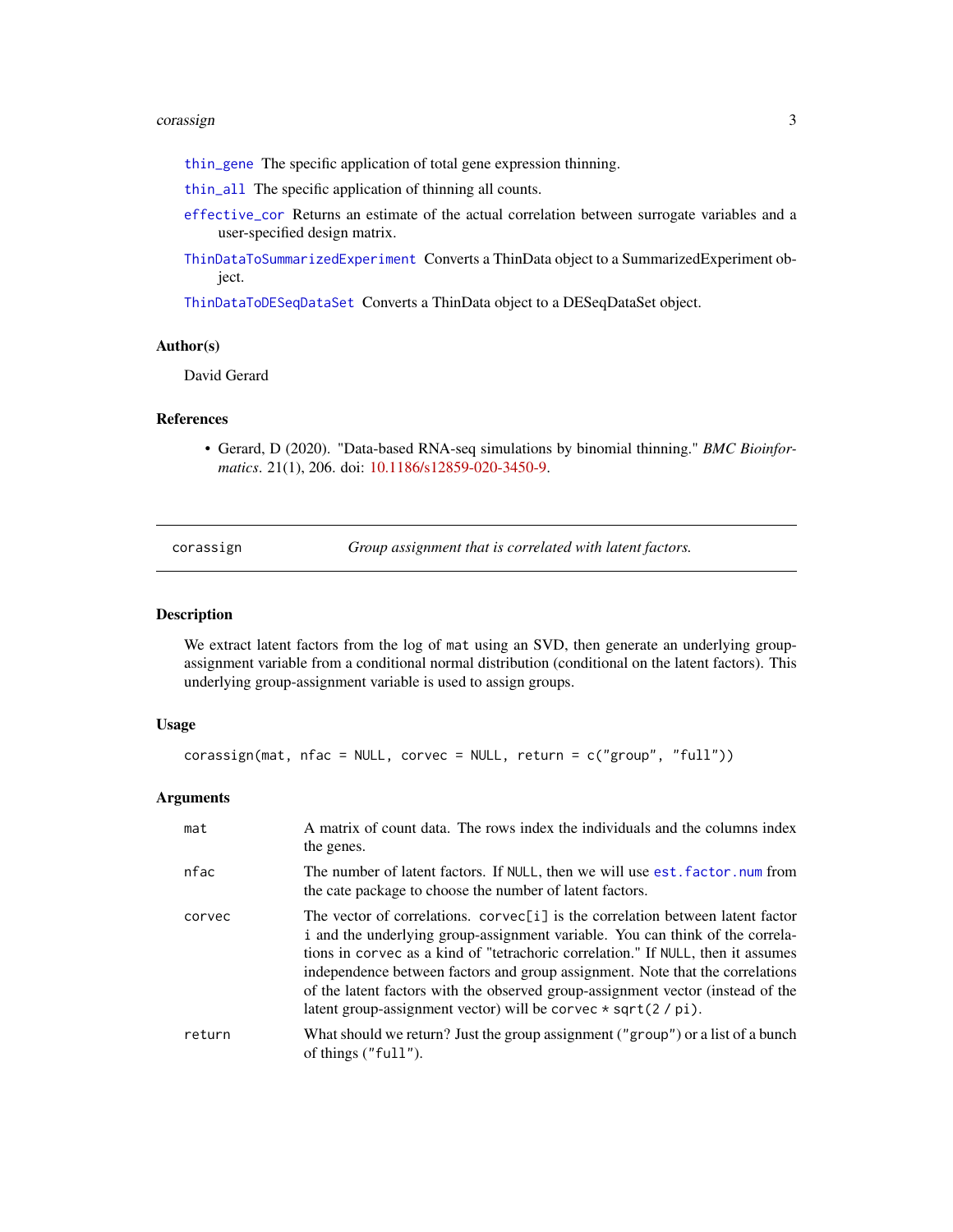#### Details

If nfac is provided, then corvec must be the same length as nfac. If nfac is not provided, then it is assumed that the first nfac elements of corvec are the underlying correlations, if nfac turns out to be smaller than the length of corvec. If nfac turns out to be larger than the length of corvec, then the factors without defined correlations are assumed to have correlation 0.

# Value

A list with some or all of the following elements:

- x The vector of group assignments. 0L indicates membership to one group and 1L indicates membership to the other group.
- nfac The number of assumed latent factors.

facmat A matrix, whose columns contain the latent factors.

- groupfac The underlying group-assignment factor.
- corvec The correlation vector. Note that this is the correlation between random variables observed in groupfac and facmat,

If return  $=$  "group", then the list only contains  $x$ .

#### Author(s)

David Gerard

#### References

• Jingshu Wang and Qingyuan Zhao (2015). cate: High Dimensional Factor Analysis and Confounder Adjusted Testing and Estimation. R package version 1.0.4. https://CRAN.Rproject.org/package=cate

# Examples

```
## Simulate data from given matrix of counts
## In practice, you would obtain Y from a real dataset, not simulate it.
set.seed(1)
nsamp <- 1000
ngene <-10Y \le - matrix(stats::rpois(nsamp * ngene, lambda = 50), nrow = ngene)
## Set target correlation to be 0.9 and nfac to be 1
corvec <-0.9nfac \leq -1## Group assignment
cout \leq corassign(mat = t(Y),
                  nfac = nfac,corvec = corvec,
                  return = "full")
```
## Correlation between facmat and groupfac should be about 0.9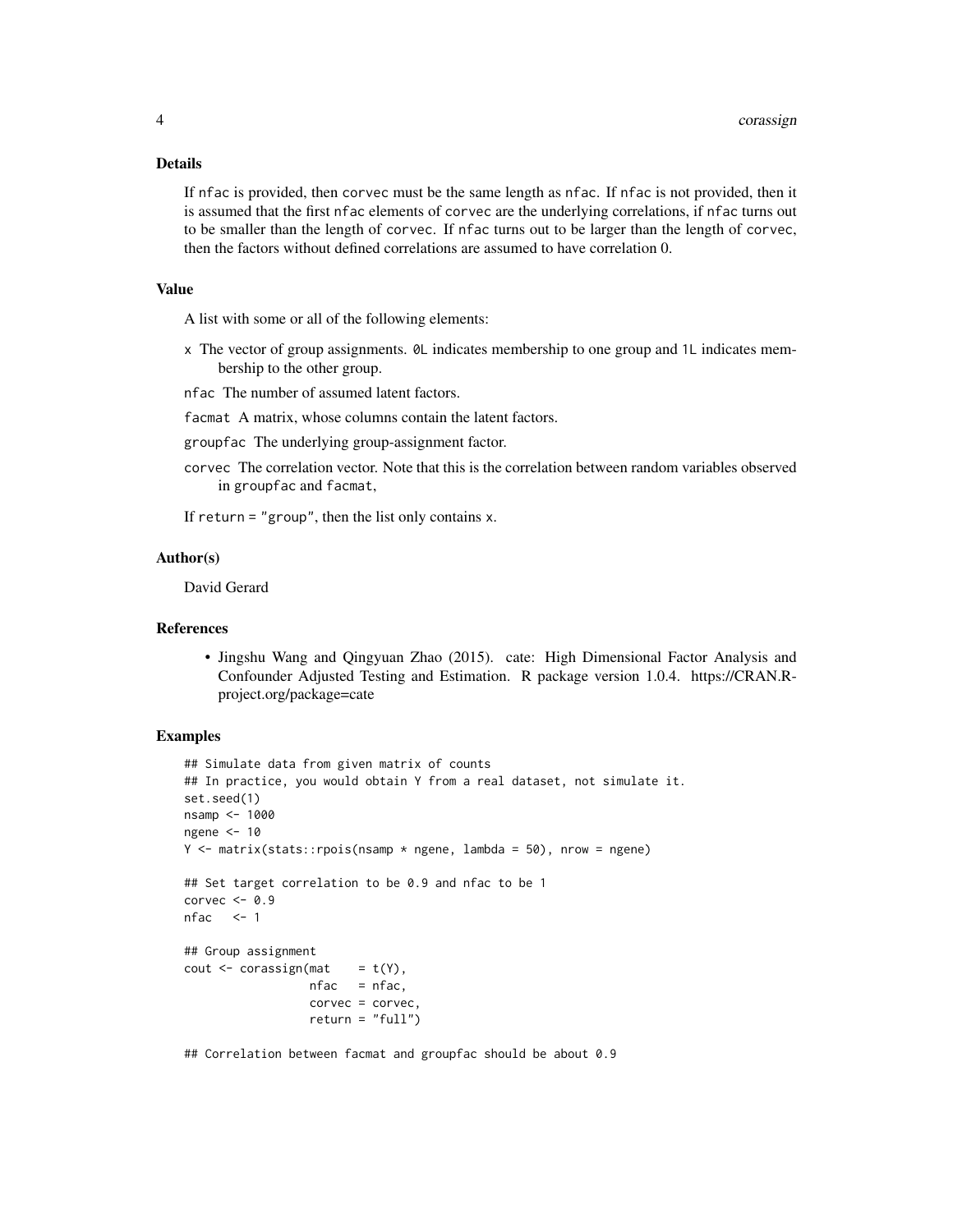# <span id="page-4-0"></span>effective\_cor 5

```
cor(cout$facmat, cout$groupfac)
## Correlation between facmat and x should be about 0.9 \times \sqrt{2} / pi)
cor(cout$facmat, cout$x)
corvec * sqrt(2 / pi)
```
<span id="page-4-1"></span>effective\_cor *Estimates the effective correlation.*

# Description

Will return the estimated correlation between the design matrix and the surrogate variables when you assign a target correlation. The method is described in detail in Gerard (2020).

# Usage

```
effective_cor(
  design_perm,
  sv,
  target_cor,
  calc_first = c("cor", "mean"),
  method = c("optmatch", "hungarian", "marriage"),
  itemum = 1000\mathcal{L}
```

| design_perm | A numeric design matrix whose rows are to be permuted (thus controlling the<br>amount by which they are correlated with the surrogate variables). The rows<br>index the samples and the columns index the variables. The intercept should not<br>be included (though see Section "Unestimable Components").                                                                                                                                                                                                                                                                                                                                                                   |
|-------------|-------------------------------------------------------------------------------------------------------------------------------------------------------------------------------------------------------------------------------------------------------------------------------------------------------------------------------------------------------------------------------------------------------------------------------------------------------------------------------------------------------------------------------------------------------------------------------------------------------------------------------------------------------------------------------|
| <b>SV</b>   | A matrix of surrogate variables                                                                                                                                                                                                                                                                                                                                                                                                                                                                                                                                                                                                                                               |
| target_cor  | A numeric matrix of target correlations between the variables in design_perm<br>and the surrogate variables. The rows index the observed covariates and the<br>columns index the surrogate variables. That is, target_cor[i, j] specifies the<br>target correlation between the ith column of design_perm and the jth surro-<br>gate variable. The surrogate variables are estimated either using factor anal-<br>ysis or surrogate variable analysis (see the parameter use_sva). The number<br>of columns in target_cor specifies the number of surrogate variables. Set<br>target_cor to NULL to indicate that design_perm and the surrogate variables<br>are independent. |
| calc_first  | Should we calculate the correlation of the mean design_perm and sv (calc_first<br>= "mean"), or should we calculate the mean of the correlations between design_perm<br>and sv $(calc_first = "cor")$ ? This should only be changed by expert users.                                                                                                                                                                                                                                                                                                                                                                                                                          |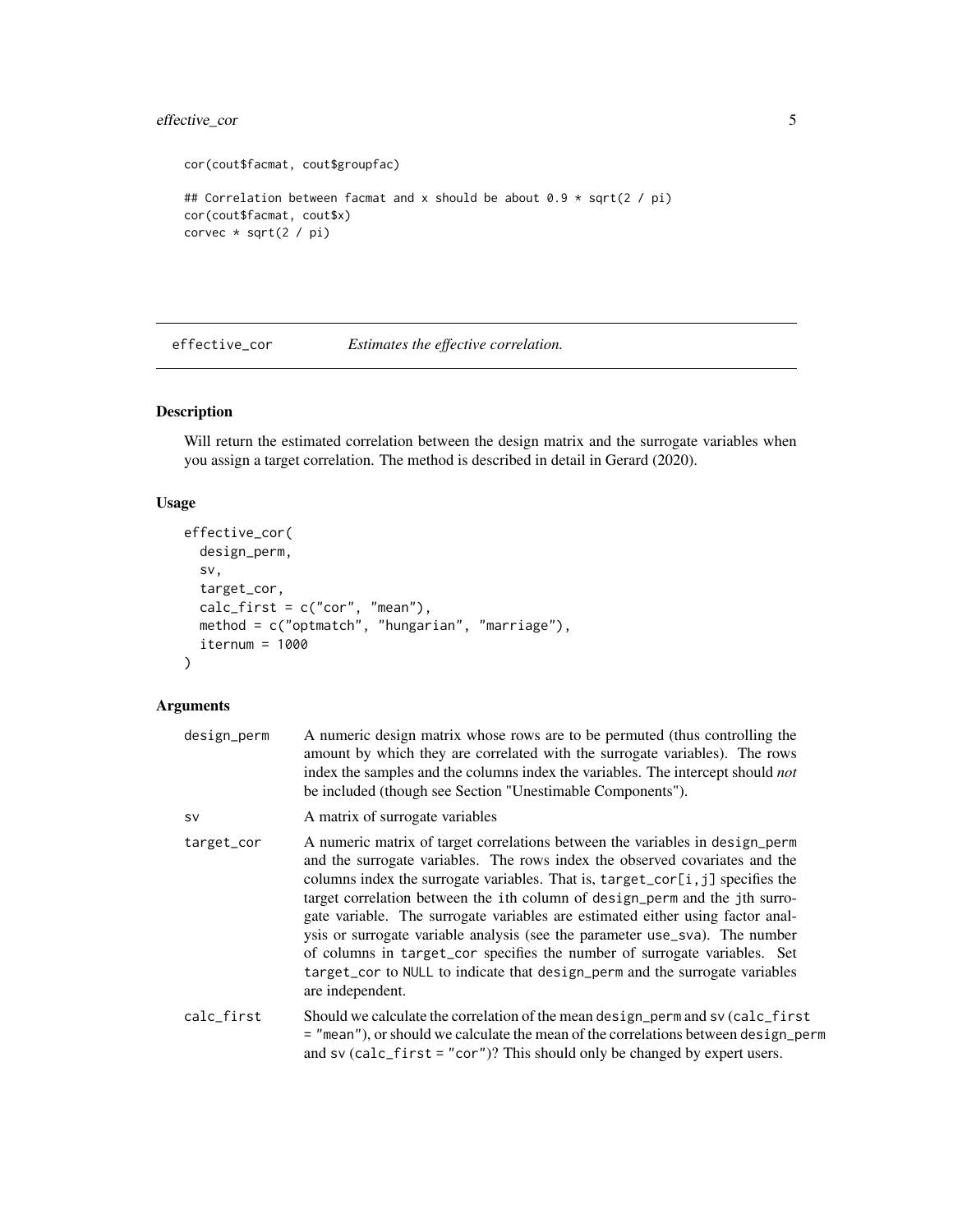<span id="page-5-0"></span>

| method  | Should we use the optimal matching technique from Hansen and Klopfer (2006)<br>("optmatch"), the Gale-Shapley algorithm for stable marriages ("marriage")<br>(Gale and Shapley, 1962) as implemented in the matching R package, or the<br>Hungarian algorithm (Papadimitriou and Steiglitz, 1982) ("hungarian") as im-<br>plemented in the clue package (Hornik, 2005)? The "optmatch" method works<br>really well but does take a lot more computational time if you have, say, 1000<br>samples. If you use the "optmatch" option, you should note that the opt-<br>match package uses a super strange license: https://cran.r-project.org/ |
|---------|----------------------------------------------------------------------------------------------------------------------------------------------------------------------------------------------------------------------------------------------------------------------------------------------------------------------------------------------------------------------------------------------------------------------------------------------------------------------------------------------------------------------------------------------------------------------------------------------------------------------------------------------|
|         | package=optmatch/LICENSE. If this license doesn't work for you (because you<br>are not in academia, or because you don't believe in restrictive licenses), then<br>try out the "hungarian" method.                                                                                                                                                                                                                                                                                                                                                                                                                                           |
| iternum | The total number of simulated correlations to consider.                                                                                                                                                                                                                                                                                                                                                                                                                                                                                                                                                                                      |

#### Details

This function permutes the rows of design\_perm many times, each time calculating the Pearson correlation between the columns of design\_perm and the columns of sv. It then returns the averages of these Pearson correlations. The permutation is done using [permute\\_design](#page-8-1).

#### Value

A matrix of correlations. The rows index the observed covariates and the columns index the surrogate variables. Element  $(i, j)$  is the estimated correlation between the ith variable in design\_perm and the jth variable in sv.

#### Author(s)

David Gerard

#### References

- Gale, David, and Lloyd S. Shapley. "College admissions and the stability of marriage." The American Mathematical Monthly 69, no. 1 (1962): 9-15.
- Gerard, D (2020). "Data-based RNA-seq simulations by binomial thinning." *BMC Bioinformatics*. 21(1), 206. doi: [10.1186/s12859-020-3450-9.](https://doi.org/10.1186/s12859-020-3450-9)
- Hansen, Ben B., and Stephanie Olsen Klopfer. "Optimal full matching and related designs via network flows." Journal of computational and Graphical Statistics 15, no. 3 (2006): 609-627.
- Hornik K (2005). "A CLUE for CLUster Ensembles." Journal of Statistical Software, 14(12). doi: 10.18637/jss.v014.i12
- C. Papadimitriou and K. Steiglitz (1982), Combinatorial Optimization: Algorithms and Complexity. Englewood Cliffs: Prentice Hall.

## Examples

```
## Generate the design matrices and set target correlation -----------------
n < -10design_perm <- cbind(rep(c(0, 1), each = n / 2),
                      rep(c(\emptyset, 1), length.out = n))
```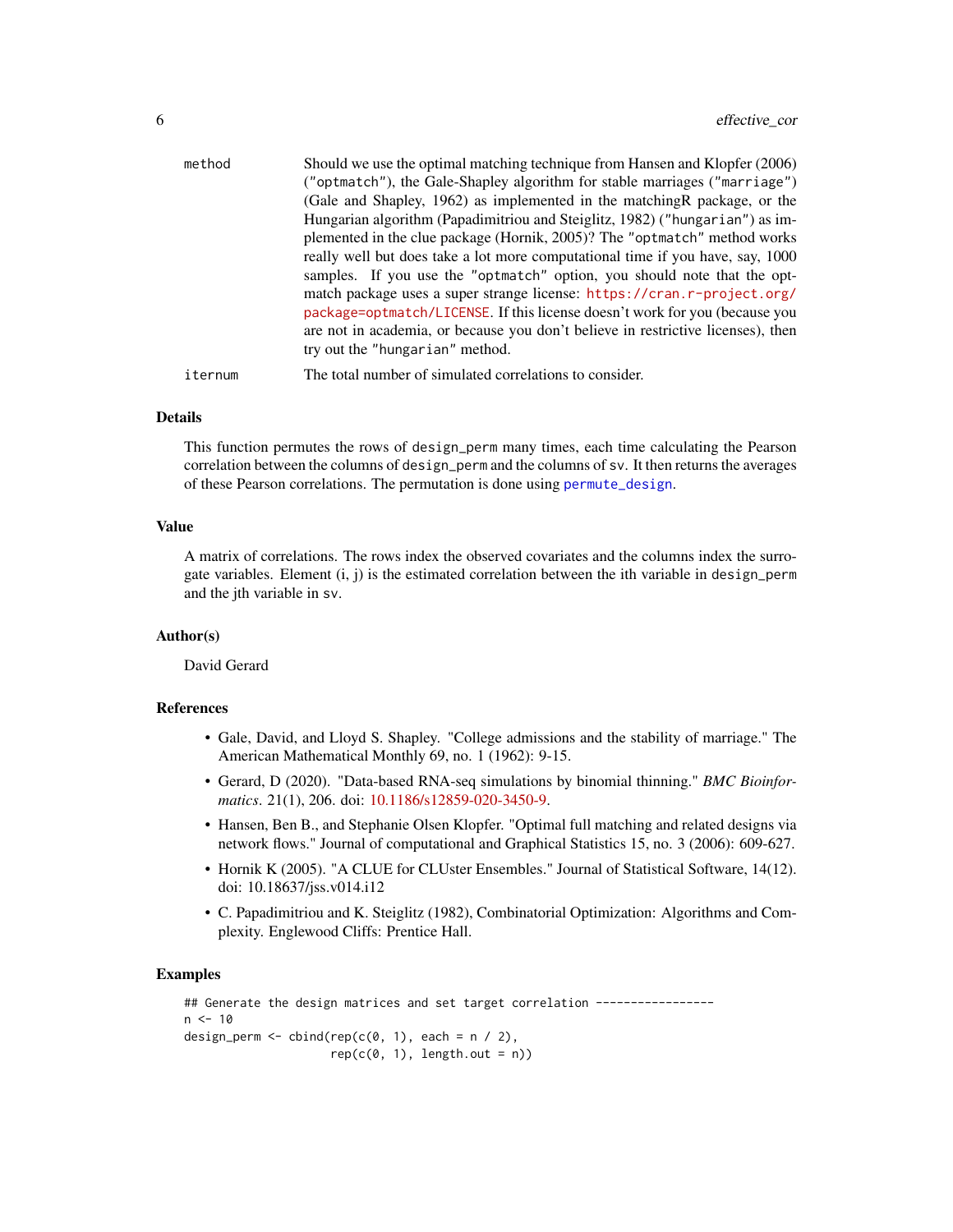#### <span id="page-6-0"></span>est\_sv 7

```
sv <- matrix(rnorm(n))
target\_cor \leftarrow matrix(c(0.9, 0.1), ncol = 1)## Get estimated true correlation ------------------------------------------
## You should use a much larger iternum in practice
effective_cor(design_perm = design_perm,
              sv = sv,target_cor = target_cor,
              itemum = 10)
```
est\_sv *Estimate the surrogate variables.*

### Description

This will use either [sva](#page-0-0) or an SVD on the residuals of a regression of mat on design\_obs to estimate the surrogate variables.

# Usage

est\_sv(mat, n\_sv, design\_obs, use\_sva = FALSE)

### Arguments

| mat        | A numeric matrix of RNA-seq counts. The rows index the genes and the columns<br>index the samples.                                                                                                                                                                                                                                                                                                                                                                                                                                        |
|------------|-------------------------------------------------------------------------------------------------------------------------------------------------------------------------------------------------------------------------------------------------------------------------------------------------------------------------------------------------------------------------------------------------------------------------------------------------------------------------------------------------------------------------------------------|
| $n$ _sv    | The number of surrogate variables.                                                                                                                                                                                                                                                                                                                                                                                                                                                                                                        |
| design_obs | A numeric matrix of observed covariates that are NOT to be a part of the signal<br>generating process. Only used in estimating the surrogate variables (if target_cor<br>is not NULL). The intercept should <i>not</i> be included (it will sometimes produce an<br>error if it is included).                                                                                                                                                                                                                                             |
| use_sva    | A logical. Should we use surrogate variable analysis (Leek and Storey, 2008)<br>using design_obs to estimate the hidden covariates (TRUE) or should we just do<br>an SVD on $log2$ (mat + 0.5) after regressing out design obs (FALSE)? Setting<br>this to TRUE allows the surrogate variables to be correlated with the observed<br>covariates, while setting this to FALSE assumes that the surrogate variables are<br>orthogonal to the observed covariates. This option only matters if design_obs<br>is not NULL. Defaults to FALSE. |

# Value

A matrix of estimated surrogate variables. The columns index the surrogate variables and the rows index the individuals. The surrogate variables are centered and scaled to have mean 0 and variance 1.

# Author(s)

David Gerard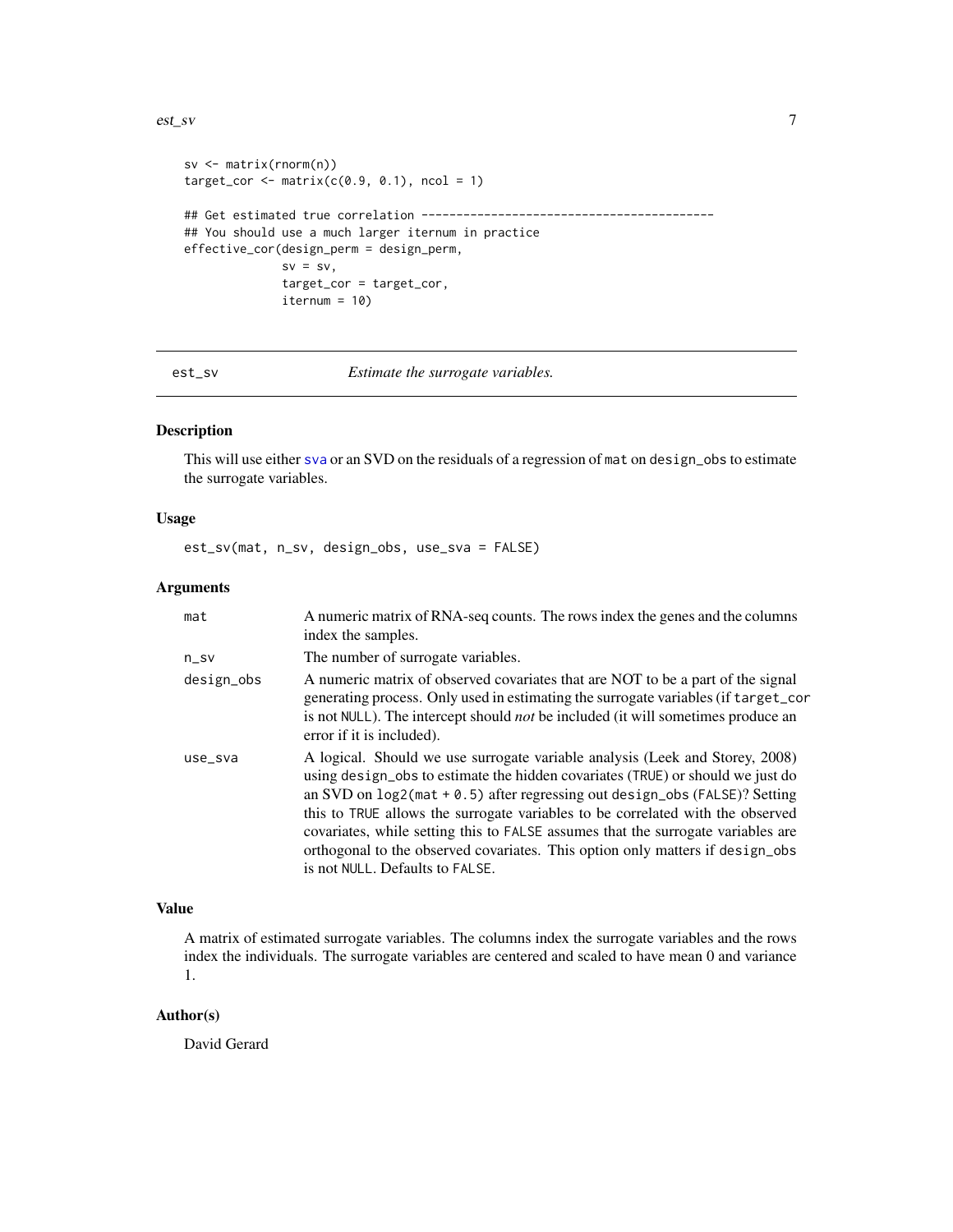#### <span id="page-7-1"></span><span id="page-7-0"></span>Description

Shrinks the target correlation using a uniform scaling factor so that the overall correlation matrix is positive semi-definite. The method is described in detail in Gerard (2020).

# Usage

fix\_cor(design\_perm, target\_cor, num\_steps = 51)

# Arguments

| design_perm | A numeric design matrix whose rows are to be permuted (thus controlling the<br>amount by which they are correlated with the surrogate variables). The rows<br>index the samples and the columns index the variables. The intercept should not<br>be included (though see Section "Unestimable Components").                                                                                                                                                                                                                                                                                                                                                                             |
|-------------|-----------------------------------------------------------------------------------------------------------------------------------------------------------------------------------------------------------------------------------------------------------------------------------------------------------------------------------------------------------------------------------------------------------------------------------------------------------------------------------------------------------------------------------------------------------------------------------------------------------------------------------------------------------------------------------------|
| target_cor  | A numeric matrix of target correlations between the variables in design_perm<br>and the surrogate variables. The rows index the observed covariates and the<br>columns index the surrogate variables. That is, $\text{target\_cor}[i, j]$ specifies the<br>target correlation between the ith column of design_perm and the jth surro-<br>gate variable. The surrogate variables are estimated either using factor anal-<br>ysis or surrogate variable analysis (see the parameter use_sva). The number<br>of columns in target_cor specifies the number of surrogate variables. Set<br>target_cor to NULL to indicate that design_perm and the surrogate variables<br>are independent. |
| num_steps   | The number of steps between 0 and 1 to take in the grid search for the shrinkage<br>factor. The step-size would be $1 / (num\_steps - 1)$ .                                                                                                                                                                                                                                                                                                                                                                                                                                                                                                                                             |

#### Details

Let  $W = \text{cor}(\text{design\_perm})$ . Let  $R = \text{target\_cor}$ . Then the overall correlation matrix is:

$$
\left(\begin{array}{cc} W & R \\ R' & I_K \end{array}\right).
$$

This function applies a multiplicative scaling factor to  $R$  until the above matrix is positive semidefinite. That is, it finds  $a$  between 0 and 1 such that

$$
\left(\begin{array}{cc} W & aR \\ aR' & I_K \end{array}\right)
$$

is positive semi-definite.

#### Value

A matrix of correlations the same dimension as  $target\_cor$ . Actually, the returned matrix is a  $*$ target\_cor, where a was determined to make the overall correlation matrix positive semi-definite.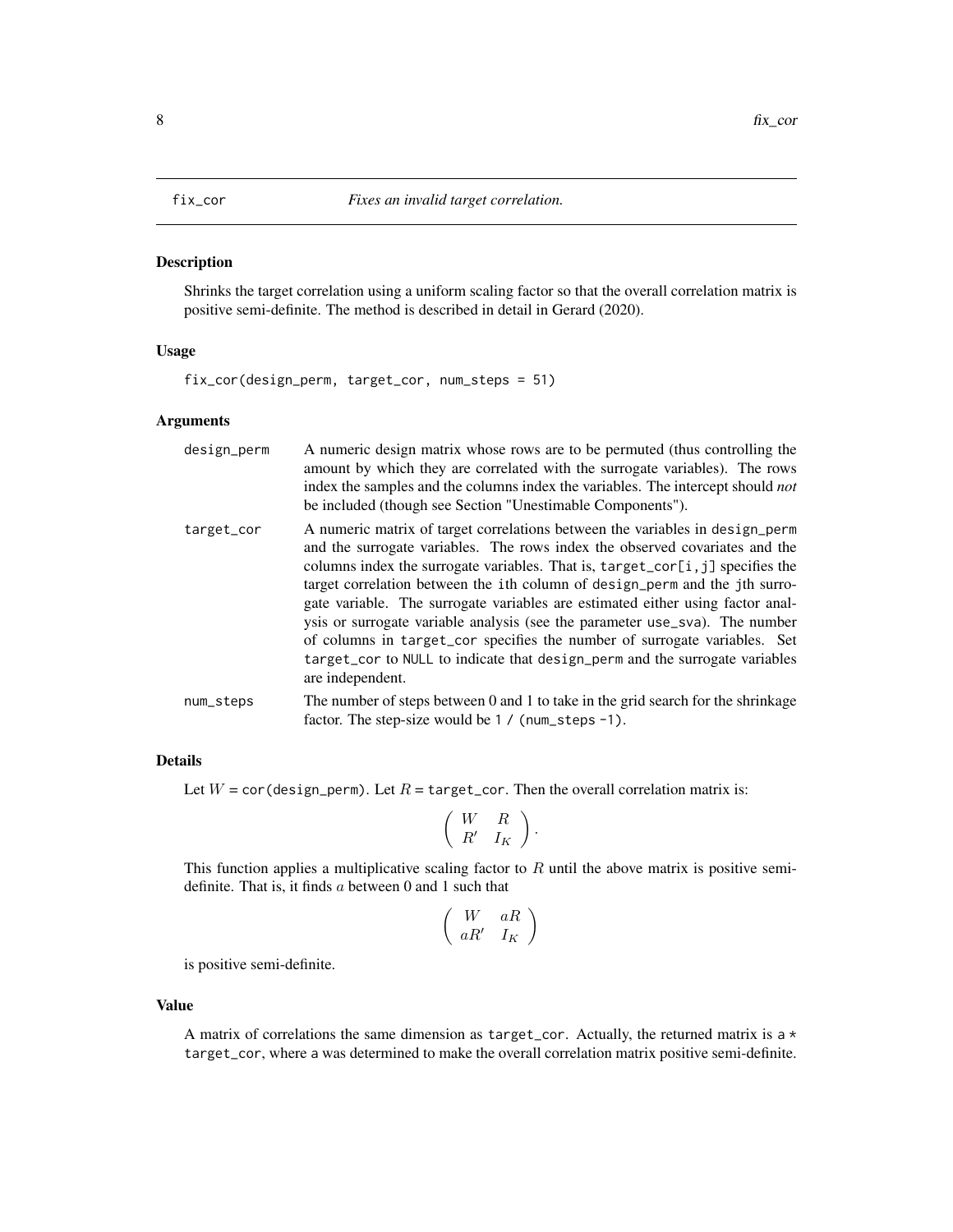# <span id="page-8-0"></span>Author(s)

David Gerard

# References

• Gerard, D (2020). "Data-based RNA-seq simulations by binomial thinning." *BMC Bioinformatics*. 21(1), 206. doi: [10.1186/s12859-020-3450-9.](https://doi.org/10.1186/s12859-020-3450-9)

# Examples

```
n < -10design_perm <- matrix(rep(c(0, 1), length.out = n))
target_cor <- matrix(seq(1, \theta, length.out = 10), nrow = 1)
new_cor <- seqgendiff:::fix_cor(design_perm = design_perm, target_cor = target_cor)
new_cor / target_cor
## In the case of one observed covariate, the requirement is just that
## the sum of squared correlations is less than or equal to one.
sum(target_cor ^ 2)
sum(new_cor ^ 2)
```
<span id="page-8-1"></span>

| permute_design | Permute the design matrix so that it is approximately correlated with |
|----------------|-----------------------------------------------------------------------|
|                | <i>the surrogate variables.</i>                                       |

# Description

Permute the design matrix so that it is approximately correlated with the surrogate variables.

### Usage

```
permute_design(
  design_perm,
  sv,
  target_cor,
 method = c("optmatch", "hungarian", "marriage")
)
```
# Arguments

| design_perm | A numeric design matrix whose rows are to be permuted (thus controlling the            |
|-------------|----------------------------------------------------------------------------------------|
|             | amount by which they are correlated with the surrogate variables). The rows            |
|             | index the samples and the columns index the variables. The intercept should <i>not</i> |
|             | be included (though see Section "Unestimable Components").                             |
|             |                                                                                        |

sv A matrix of surrogate variables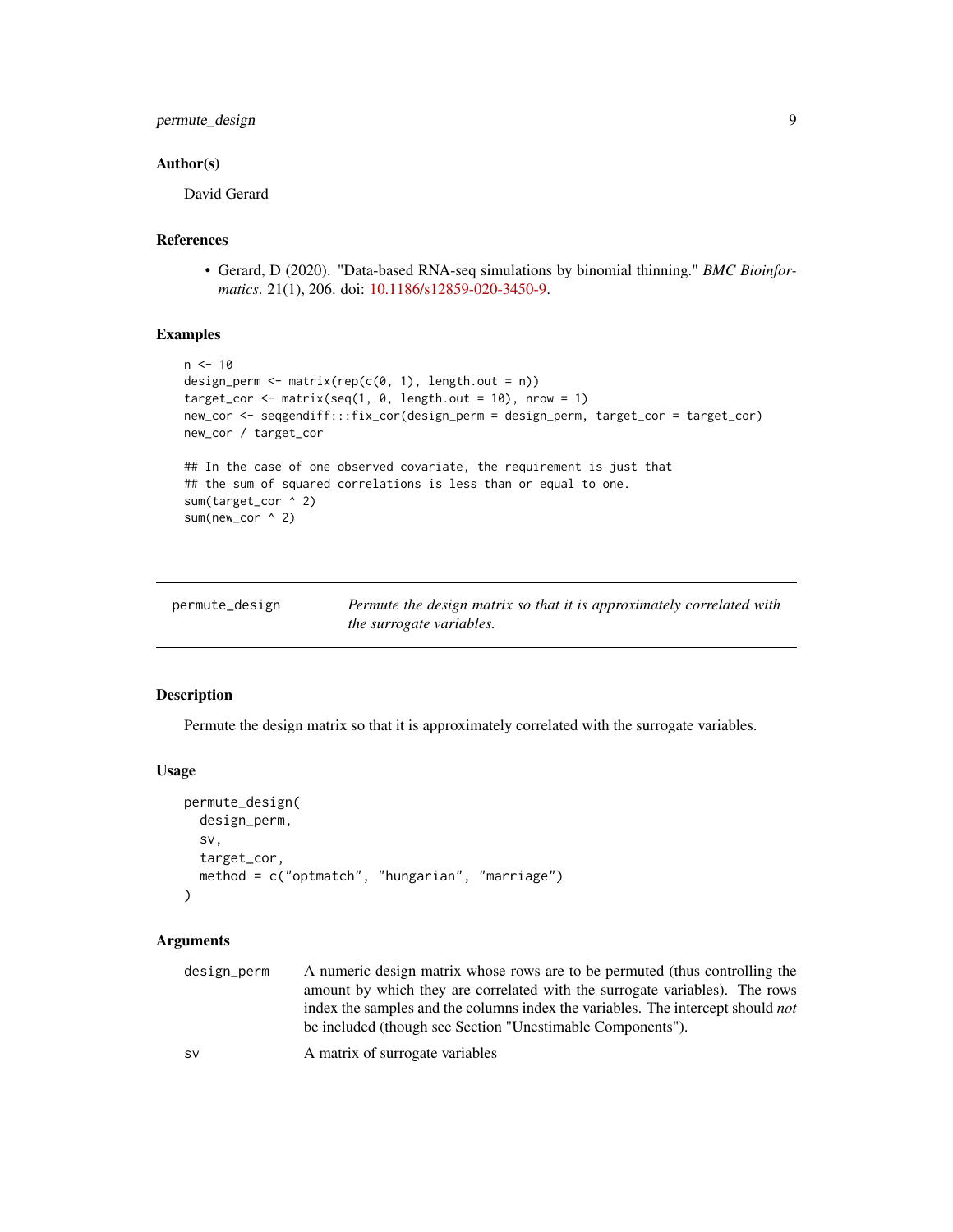| target_cor | A numeric matrix of target correlations between the variables in design perm<br>and the surrogate variables. The rows index the observed covariates and the<br>columns index the surrogate variables. That is, target_cor[i,j] specifies the<br>target correlation between the ith column of design_perm and the jth surro-<br>gate variable. The surrogate variables are estimated either using factor anal-<br>ysis or surrogate variable analysis (see the parameter use_sva). The number<br>of columns in target_cor specifies the number of surrogate variables. Set<br>target_cor to NULL to indicate that design_perm and the surrogate variables<br>are independent.                                                                                                                                                                       |
|------------|----------------------------------------------------------------------------------------------------------------------------------------------------------------------------------------------------------------------------------------------------------------------------------------------------------------------------------------------------------------------------------------------------------------------------------------------------------------------------------------------------------------------------------------------------------------------------------------------------------------------------------------------------------------------------------------------------------------------------------------------------------------------------------------------------------------------------------------------------|
| method     | Should we use the optimal matching technique from Hansen and Klopfer (2006)<br>("optmatch"), the Gale-Shapley algorithm for stable marriages ("marriage")<br>(Gale and Shapley, 1962) as implemented in the matching R package, or the<br>Hungarian algorithm (Papadimitriou and Steiglitz, 1982) ("hungarian") as im-<br>plemented in the clue package (Hornik, 2005)? The "optmatch" method works<br>really well but does take a lot more computational time if you have, say, 1000<br>samples. If you use the "optmatch" option, you should note that the opt-<br>match package uses a super strange license: https://cran.r-project.org/<br>package=optmatch/LICENSE. If this license doesn't work for you (because you<br>are not in academia, or because you don't believe in restrictive licenses), then<br>try out the "hungarian" method. |

#### Value

A list with two elements:

design\_perm A row-permuted version of the user-provided design\_perm.

latent\_var A matrix of the latent variables on which design\_perm was matched.

# Author(s)

David Gerard

# References

- Hansen, Ben B., and Stephanie Olsen Klopfer. "Optimal full matching and related designs via network flows." Journal of computational and Graphical Statistics 15, no. 3 (2006): 609-627.
- Gale, David, and Lloyd S. Shapley. "College admissions and the stability of marriage." The American Mathematical Monthly 69, no. 1 (1962): 9-15.
- C. Papadimitriou and K. Steiglitz (1982), Combinatorial Optimization: Algorithms and Complexity. Englewood Cliffs: Prentice Hall.
- Hornik K (2005). "A CLUE for CLUster Ensembles." Journal of Statistical Software, 14(12). doi: 10.18637/jss.v014.i12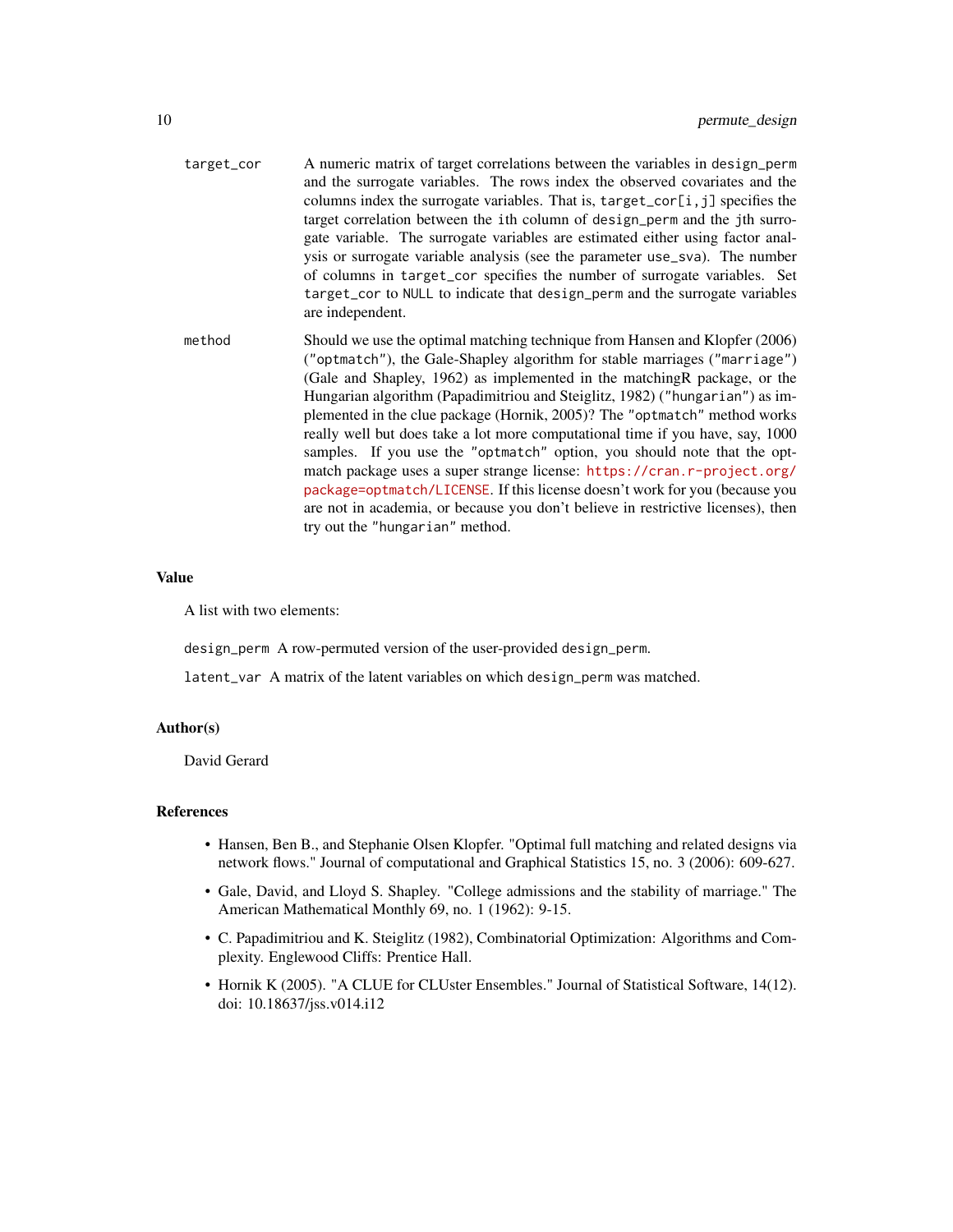<span id="page-10-0"></span>

# Description

This is now defunct. Please try out [select\\_counts](#page-12-1) and [thin\\_2group](#page-17-1).

# Usage

```
poisthin(
 mat,
 nsamp = nrow(mat),
 ngene = ncol(mat),
  gselect = c("max", "random", "rand_max", "custom", "mean_max"),
 gvec = NULL,
  skip_gene = 0L,
  signal_fun = stats::rnorm,
  signal_params = list(mean = 0, sd = 1),
 prop\_null = 1,
 alpha = 0,
  group_assign = c("frac", "random", "cor"),
 group\_prop = 0.5,
 corvec = NULL
)
```

| mat           | A matrix of count data. The rows index the individuals and the columns index<br>the genes.                                                                                                                                                                                                                                                                                                                                                                                         |
|---------------|------------------------------------------------------------------------------------------------------------------------------------------------------------------------------------------------------------------------------------------------------------------------------------------------------------------------------------------------------------------------------------------------------------------------------------------------------------------------------------|
| nsamp         | The number of samples to select from mat.                                                                                                                                                                                                                                                                                                                                                                                                                                          |
| ngene         | The number of genes to select from mat.                                                                                                                                                                                                                                                                                                                                                                                                                                            |
| gselect       | How should we select the subset of genes? Should we choose the ngene most<br>median expressed genes ("max"), a random sample of the genes ("random"), a<br>random sample of the most expressed genes ("rand_max"), a user-provided list<br>("custom"), or by maximum mean expression level ("mean_max")? If "custom",<br>then gvec should be specified. Expression levels of a gene are measured by me-<br>dian expression across individuals with ties broken by mean expression. |
| gvec          | A logical of length $ncol(mat)$ . A TRUE in position i indicates inclusion into the<br>smaller dataset. Hence, sum(gvec) should equal ngene.                                                                                                                                                                                                                                                                                                                                       |
| skip_gene     | The number of maximally expressed genes to skip. Not used if $gselect =$<br>"custom".                                                                                                                                                                                                                                                                                                                                                                                              |
| signal_fun    | A function that returns the signal. This should take as input n for the number of<br>samples to return and then return only a vector of samples.                                                                                                                                                                                                                                                                                                                                   |
| signal_params | A list of additional arguments to pass to signal fun.                                                                                                                                                                                                                                                                                                                                                                                                                              |
| prop_null     | The proportion of genes that are null.                                                                                                                                                                                                                                                                                                                                                                                                                                             |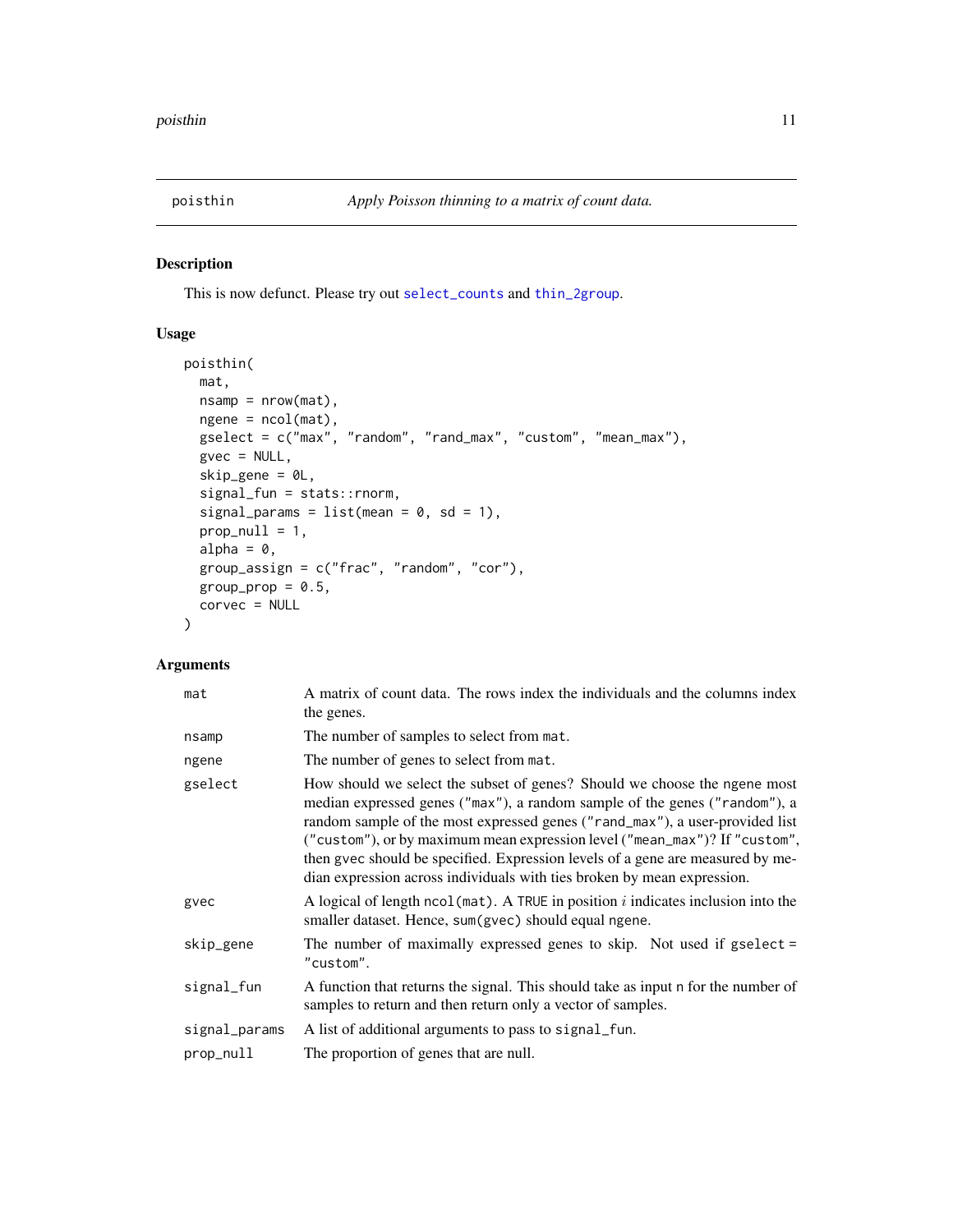<span id="page-11-0"></span>

| alpha        | If b is an effect and s is an empirical standard deviation, then we model $b/s^{\alpha}$ as<br>being exchangeable.                                                                                                                                                                                                                                                                                                                                                                                       |
|--------------|----------------------------------------------------------------------------------------------------------------------------------------------------------------------------------------------------------------------------------------------------------------------------------------------------------------------------------------------------------------------------------------------------------------------------------------------------------------------------------------------------------|
| group_assign | How should we assign groups? Exactly specifying the proportion of individuals<br>in each group ("frac"), with a Bernoulli distribution ("random"), or correlated<br>with latent factors ("cor")? If group_assign = "cor", then you have to spec-<br>ify corvec. If group_assign = "frac" or group_assign = "random", then the<br>proportion of samples in each group is specified with the group_prop argument.                                                                                          |
| group_prop   | The proportion of individuals that are in group 1. This proportion is determinis-<br>tic if group_assign = "frac", and is the expected proportion if group_assign<br>$=$ "random". This argument is not used if group_assign = "cor".                                                                                                                                                                                                                                                                    |
| corvec       | A vector of correlations. $\text{corvec}[i]$ is the correlation of the latent group as-<br>signment vector with the ith latent confounder. Only used if group_assign =<br>"cor". This vector is constrained so that $crossprod(corvec) < 1$ . The number<br>of latent factors is taken to be the length of corvec. Note that the correlations<br>of the latent factors with the observed group-assignment vector (instead of the<br>latent group-assignment vector) will be corvec $\star$ sqrt(2 / pi). |

# Details

Given a matrix of RNA-seq counts, this function will randomly select two groups of samples and add signal to a known proportion of the genes. This signal is the log (base 2) effect size of the group indicator in a linear model. The user may specify the distribution of the effects.

The Poisson thinning approach first randomly assigns samples to be in one of two groups. Then, given this assignment, will Binomially sample counts with a sample size of the gene expression counts and a probability that is a function of the effect size. For details, see Gerard and Stephens (2017).

# Value

A list with the following elements:

- Y: A matrix of altered counts with nsamp rows and ngene columns.
- X: A design matrix. The first column contains a vector ones (for an intercept term) and the second column contains an indicator for group membership.
- beta: The approximately true effect sizes of  $log(Y)$   $X\beta$ .
- corassign: The output from the call to [corassign](#page-2-1). Only returned if group\_assign = "cor".

# Author(s)

David Gerard

# References

Gerard, D., & Stephens, M. (2017). Unifying and generalizing methods for removing unwanted variation based on negative controls. arXiv preprint arXiv:1705.08393.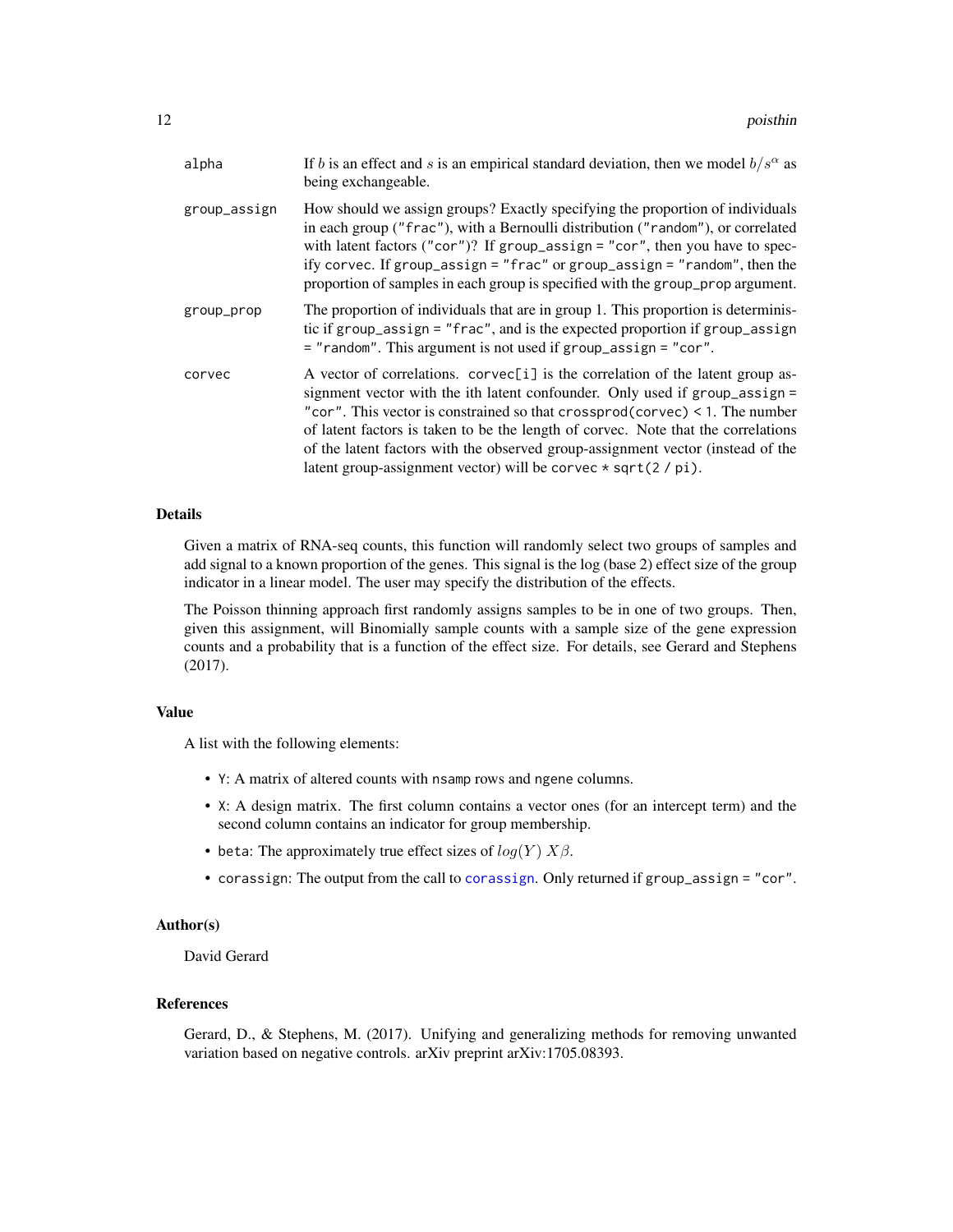# <span id="page-12-0"></span>select\_counts 13

#### Examples

```
## Simulate data from given matrix of counts
## In practice, you would obtain Y from a real dataset, not simulate it.
set.seed(1)
nsamp < -10ngene <- 1000
Y \le - matrix(stats::rpois(nsamp * ngene, lambda = 50), nrow = ngene)
## Apply thinning
poisout \leq poisthin(mat = t(Y),
                   nsamp = 9,
                   ngene = 999,
                   signal_fun = stats::rnorm,
                   signal_params = list(mean = 0, sd = 1),
                   prop\_null = 0.9)
## Dimension of count matrix is smaller.
dim(poisout$Y)
## Can verify signal was added by estimating it with lm().
betahat <- coef(lm(log2(poisout$Y + 1) ~ poisout$X[, 2]))[2, ]
plot(poisout$beta, betahat, xlab = "Coefficients", ylab = "Estimates")
abline(0, 1, col = 2, lty = 2)
```
<span id="page-12-1"></span>

# Description

It is a good idea to subsample (each iteration) the genes and samples from a real RNA-seq dataset prior to applying [thin\\_diff](#page-24-1) (and related functions) so that your conclusions are not dependent on the specific structure of your dataset. This function is designed to efficiently do this for you.

#### Usage

```
select_counts(
 mat,
 nsamp = ncol(mat),
 ngene = nrow(mat),
 gselect = c("random", "max", "mean_max", "custom"),
 gvec = NULL,
 filter_first = FALSE,
  nskip = 0L
)
```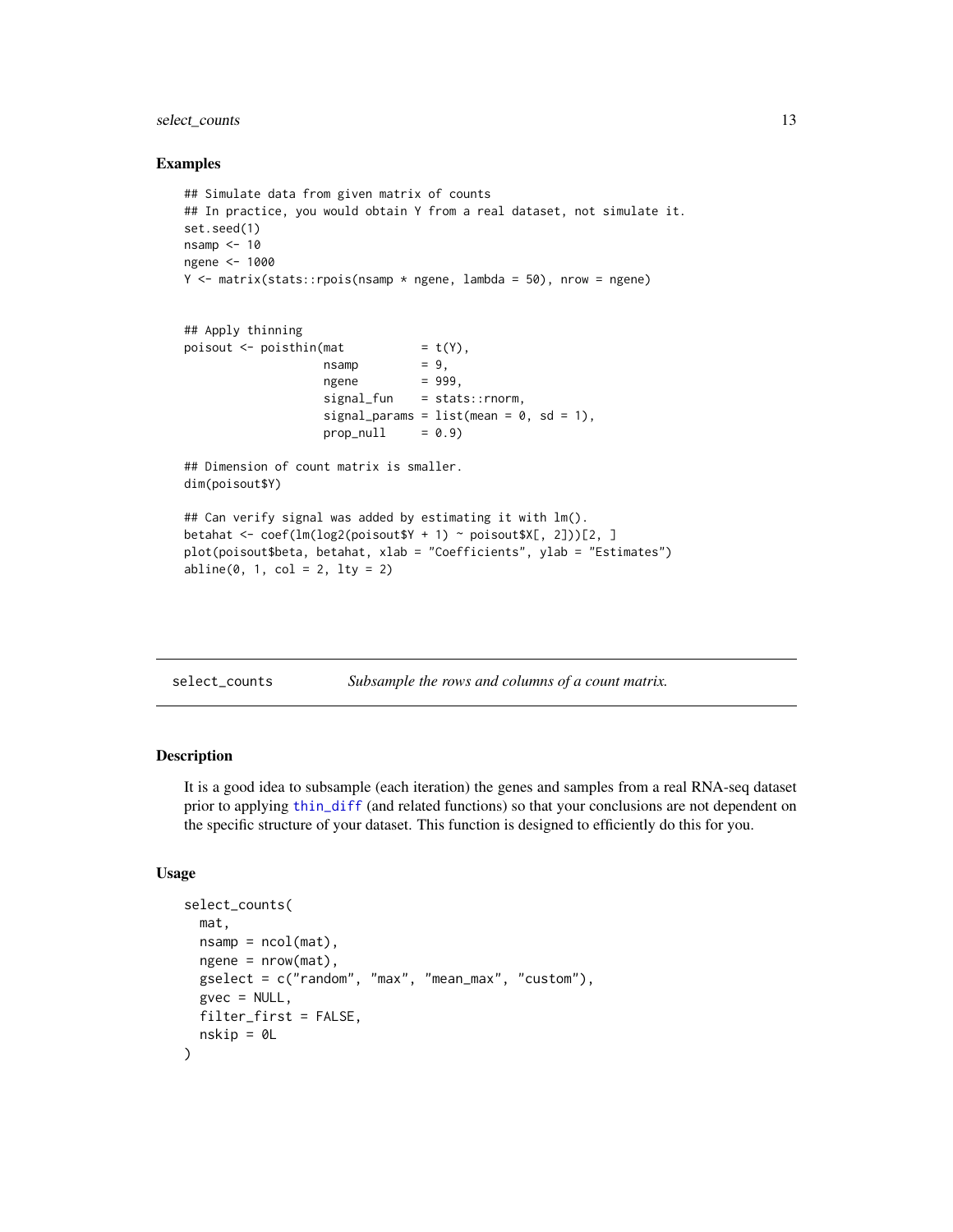#### <span id="page-13-0"></span>Arguments

| mat          | A numeric matrix of RNA-seq counts. The rows index the genes and the columns<br>index the samples.                                                  |
|--------------|-----------------------------------------------------------------------------------------------------------------------------------------------------|
| nsamp        | The number of samples (columns) to select from mat.                                                                                                 |
| ngene        | The number of genes (rows) to select from mat.                                                                                                      |
| gselect      | How should we select the subset of genes? Options include:                                                                                          |
|              | random Randomly select the genes, with each gene having an equal probability<br>of being included in the subsampled matrix.                         |
|              | max Choose the ngene most median-expressed genes. Ties are broken by mean-<br>expression.                                                           |
|              | mean_max Choose the ngene most mean-expressed genes.                                                                                                |
|              | custom A user-specified list of genes. If gselect = "custom" then gvec needs<br>to be non-NULL.                                                     |
| gvec         | A logical vector of length $nrow(mat)$ . A TRUE in position i indicates inclusion<br>into the smaller dataset. Hence, sum(gvec) should equal ngene. |
| filter_first | Should we first filter genes by the method of Chen et al. (2016) (TRUE) or not<br>(FALSE)? If TRUE then the edgeR package should be installed.      |
| nskip        | The number of median-maximally expressed genes to skip. Not used if gselect<br>$=$ "custom".                                                        |

#### Details

The samples (columns) are chosen randomly, with each sample having an equal probability of being in the sub-matrix. The genes are selected according to one of four schemes (see the description of the gselect argument).

If you have edgeR installed, then some functionality is provided for filtering out the lowest expressed genes prior to applying subsampling (see the filter\_first argument). This filtering scheme is described in Chen et al. (2016). If you want more control over this filtering, you should use the [filterByExpr](#page-0-0) function from edgeR directly. You can install edgeR by following instructions here: <https://doi.org/doi:10.18129/B9.bioc.edgeR>.

#### Value

A numeric matrix, which is a ngene by nsamp sub-matrix of mat. If rownames(mat) is NULL, then the row names of the returned matrix are the indices in mat of the selected genes. If colnames(mat) is NULL, then the column names of the returned matrix are the indices in mat of the selected samples.

# Author(s)

David Gerard

# References

• Chen, Yunshun, Aaron TL Lun, and Gordon K. Smyth. "From reads to genes to pathways: differential expression analysis of RNA-Seq experiments using Rsubread and the edgeR quasilikelihood pipeline." F1000Research 5 (2016).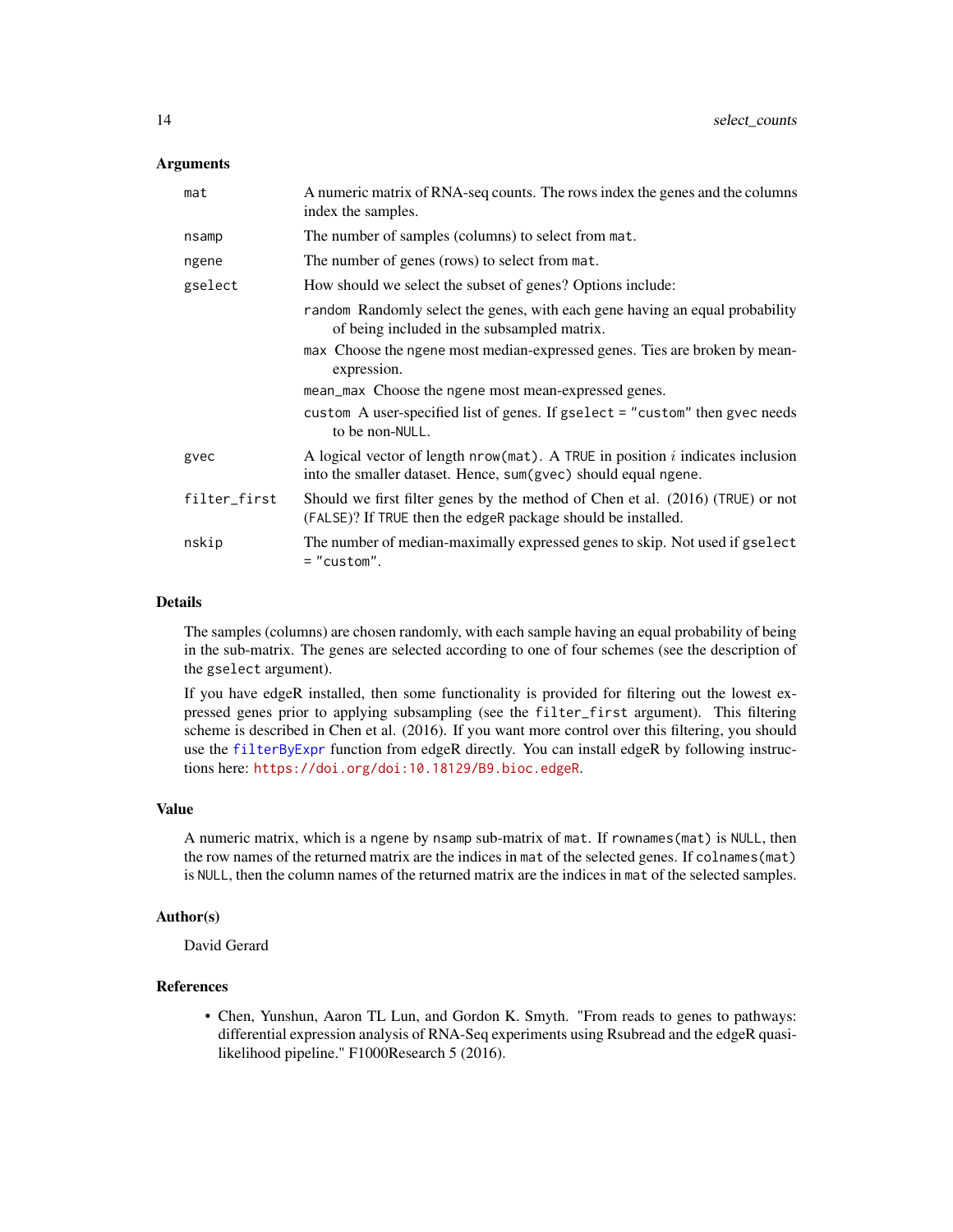# <span id="page-14-0"></span>summary. ThinData 15

#### Examples

```
## Simulate data from given matrix of counts
## In practice, you would obtain mat from a real dataset, not simulate it.
set.seed(1)
n <- 100
p <- 1000
mat \le matrix(stats::rpois(n * p, lambda = 50), nrow = p)
## Subsample the matrix, then feed it into a thinning function
submat <- select_counts(mat = mat, nsamp = 10, ngene = 100)
thout \le thin_2group(mat = submat, prop_null = 0.5)
## The rownames and colnames (if NULL in mat) tell you which genes/samples
## were selected.
rownames(submat)
colnames(submat)
```
summary.ThinData *Provide summary output of a ThinData S3 object.*

#### Description

Provide summary output of a ThinData S3 object.

# Usage

```
## S3 method for class 'ThinData'
summary(object, ...)
```
# Arguments

| obiect   | A ThinData S3 object. This is generally output by either thin_diff, thin_2group,<br>or thin lib. |
|----------|--------------------------------------------------------------------------------------------------|
| $\cdots$ | Not used.                                                                                        |

# Value

Returns nothing. Prints out some summary information on object.

# Author(s)

David Gerard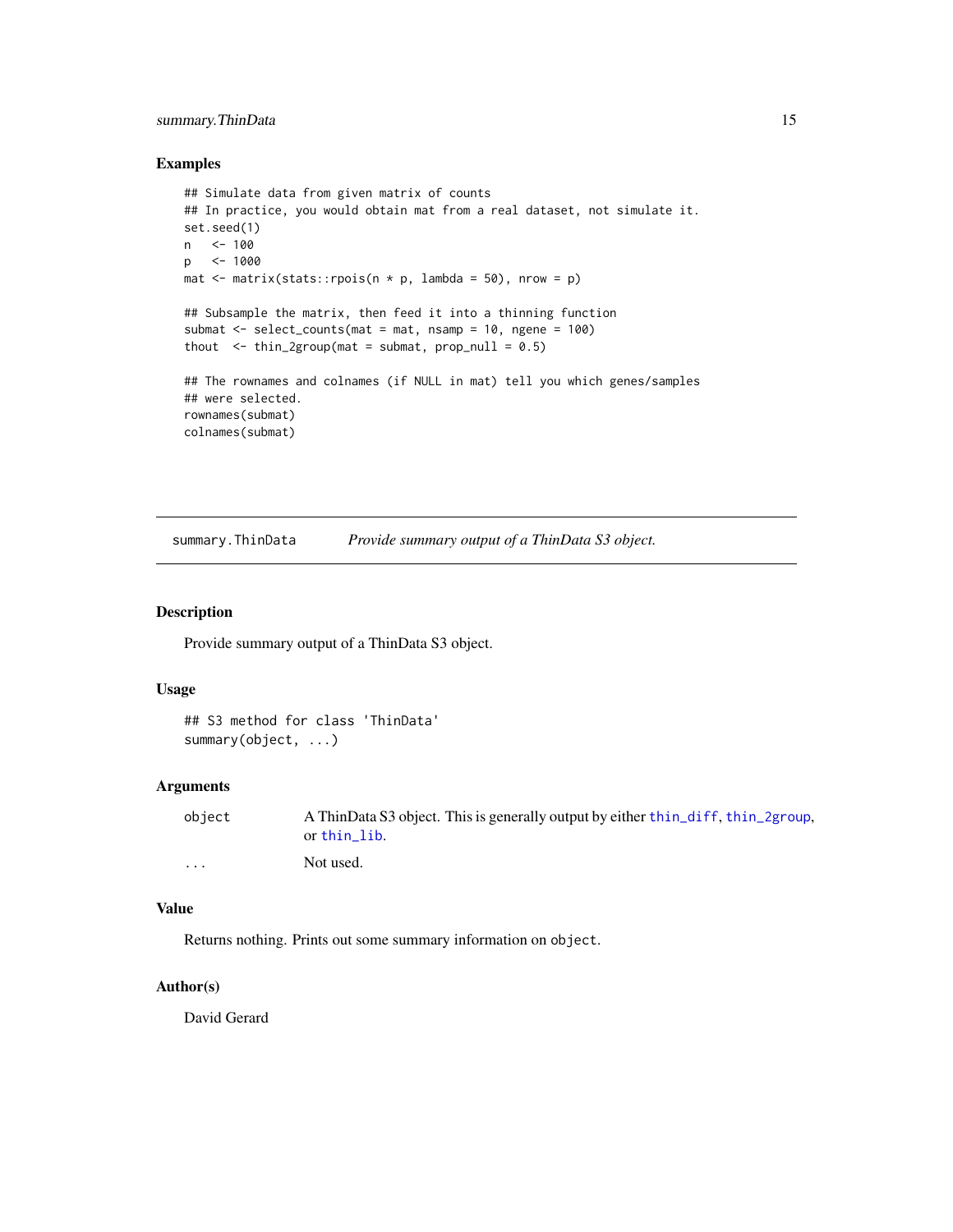```
ThinDataToDESeqDataSet
```
*Converts a ThinData S3 object into a DESeqDataSet S4 object.*

#### Description

The design formula in the resulting DESeqDataSet is just the sum of all variables in designmat from the ThinData object (except the intercept term). You should change this design formula if you want to study other models.

#### Usage

```
ThinDataToDESeqDataSet(obj)
```
#### Arguments

obj A ThinData S3 object. This is generally output by either [thin\\_diff](#page-24-1), [thin\\_2group](#page-17-1), [thin\\_lib](#page-31-1), [thin\\_gene](#page-29-1), or [thin\\_all](#page-20-1).

#### Value

A [DESeqDataSet](#page-0-0) S4 object. This will allow you to insert the simulated data directly into DESeq2.

#### Author(s)

David Gerard

# Examples

```
## Generate simulated data and modify using thin_diff().
## In practice, you would use real data, not simulated.
set.seed(1)
n < -10p <- 1000
Z \leq - matrix(abs(rnorm(n, sd = 4)))
alpha \leq matrix(abs(rnorm(p, sd = 1)))
mat \le round(2^(alpha %*% t(Z) + abs(matrix(rnorm(n * p, sd = 5),
                                           nrow = p,
                                           ncol = n))design_perm <- cbind(rep(c(0, 1), length.out = n), runif(n))
coef\_perm <- matrix(rnorm(p * ncol(design_perm), sd = 6), nrow = p)
design_obs \leq matrix(rnorm(n), ncol = 1)
target_cor \leq matrix(c(0.9, 0))
thout \le thin_diff(mat = mat,
                  design_perm = design_perm,
                  coef_perm = coef_perm,
                  target_cor = target_cor,
                  design_obs = design_obs,
```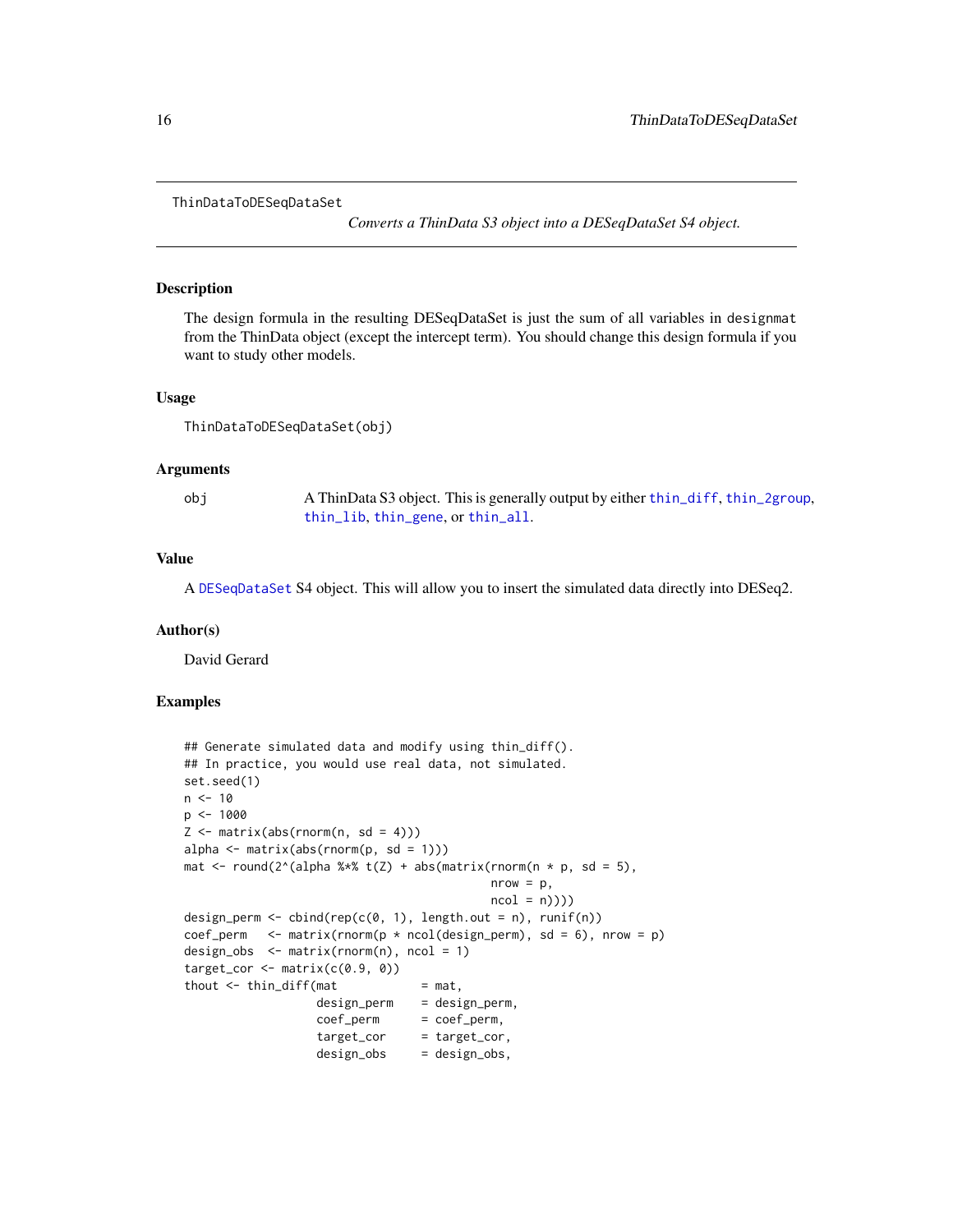# <span id="page-16-0"></span>ThinDataToSummarizedExperiment 17

```
permute_method = "hungarian")
## Convert ThinData object to DESeqDataSet object.
seobj <- ThinDataToDESeqDataSet(thout)
class(seobj)
## The "01" variable in the colData corresponds to design_obs.
## The "P1" and "P2" variables in colData correspond to design_perm.
seobj
```

```
ThinDataToSummarizedExperiment
```
*Converts a ThinData S3 object into a SummarizedExperiment S4 object.*

# Description

This only keeps the mat, design\_obs, designmat, and coefmat elements of the ThinData object.

#### Usage

ThinDataToSummarizedExperiment(obj)

# Arguments

obj A ThinData S3 object. This is generally output by either [thin\\_diff](#page-24-1), [thin\\_2group](#page-17-1), [thin\\_lib](#page-31-1), [thin\\_gene](#page-29-1), or [thin\\_all](#page-20-1).

## Value

A [SummarizedExperiment](#page-0-0) S4 object. This is often used in Bioconductor when performing differential expression analysis.

#### Author(s)

David Gerard

# Examples

```
## Generate simulated data and modify using thin_diff().
## In practice, you would use real data, not simulated.
set.seed(1)
n < -10p <- 1000
Z \leq - matrix(abs(rnorm(n, sd = 4)))
alpha \leq matrix(abs(rnorm(p, sd = 1)))
```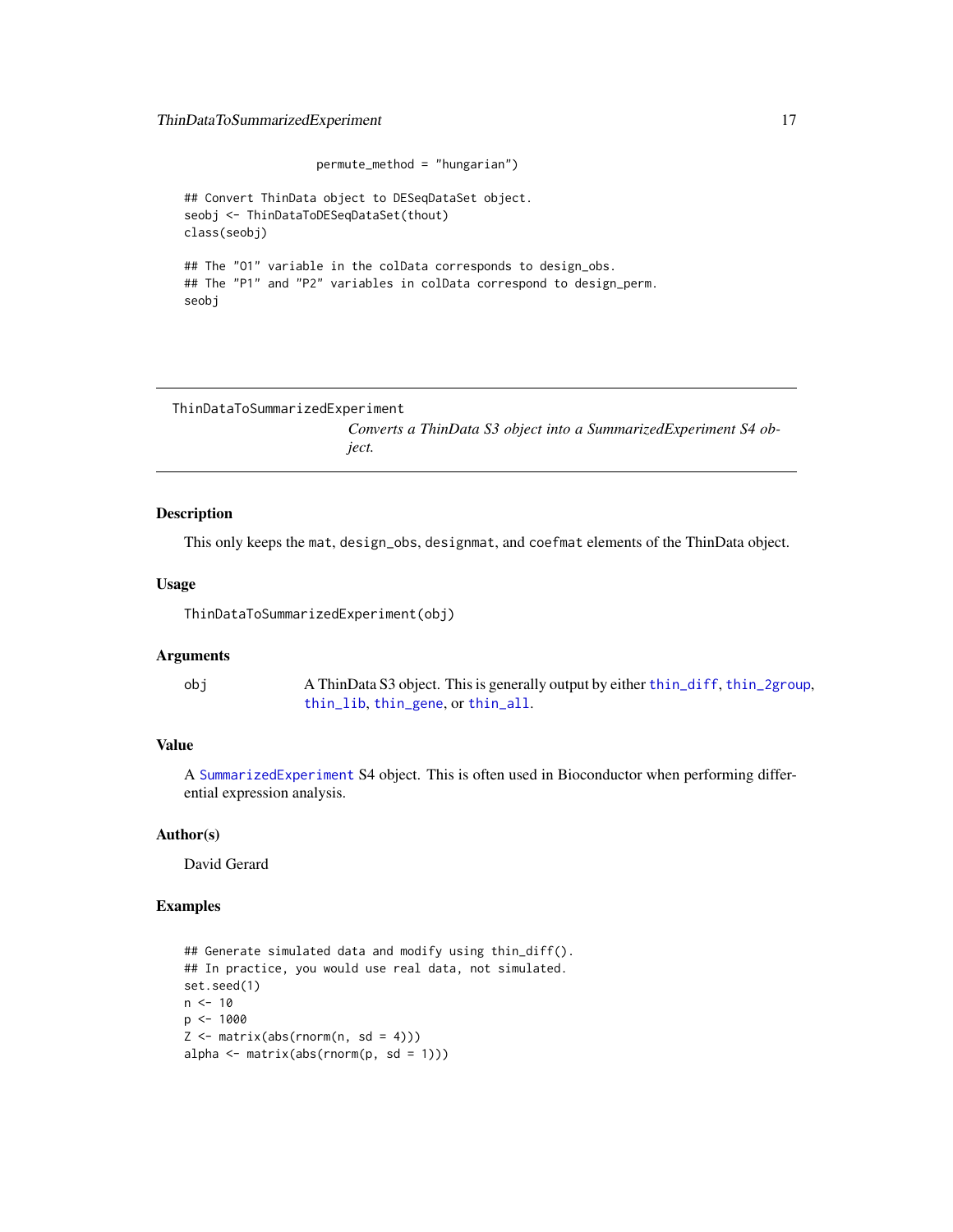```
mat \le round(2^(alpha %*% t(Z) + abs(matrix(rnorm(n * p, sd = 5),
                                           nrow = p,
                                           ncol = n)))
design_perm <- cbind(rep(c(0, 1), length.out = n), runif(n))
coef_perm <- matrix(rnorm(p * ncol(design\_perm), sd = 6), nrow = p)
design_obs <- matrix(rnorm(n), ncol = 1)
target\_cor \leftarrow matrix(c(0.9, 0))thout \le thin_diff(mat = mat,
                  design_perm = design_perm,
                  coef_perm = coef_perm,
                  target_cor = target_cor,
                  design_obs = design_obs,
                  permute_method = "hungarian")
## Convert ThinData object to SummarizedExperiment object.
seobj <- ThinDataToSummarizedExperiment(thout)
class(seobj)
## The "01" variable in the colData corresponds to design_obs.
## The "P1" and "P2" variables in colData correspond to design_perm.
seobj
```
<span id="page-17-1"></span>

```
thin_2group Binomial thinning in the two-group model.
```
#### Description

Given a matrix of real RNA-seq counts, this function will randomly assign samples to one of two groups, draw the log2-fold change in expression between two groups for each gene, and add this signal to the RNA-seq counts matrix. The user may specify the proportion of samples in each group, the proportion of null genes (where the log2-fold change is 0), and the signal function. This is a specific application of the general binomial thinning approach implemented in [thin\\_diff](#page-24-1).

#### Usage

```
thin_2group(
  mat,
  prop\_null = 1,
  signal_fun = stats::rnorm,
  signal_params = list(mean = 0, sd = 1),
  group_prop = 0.5,
  corvec = NULL,
  alpha = 0,
 permute_method = c("optmatch", "hungarian", "marriage"),
  type = c("thin", "mult")
)
```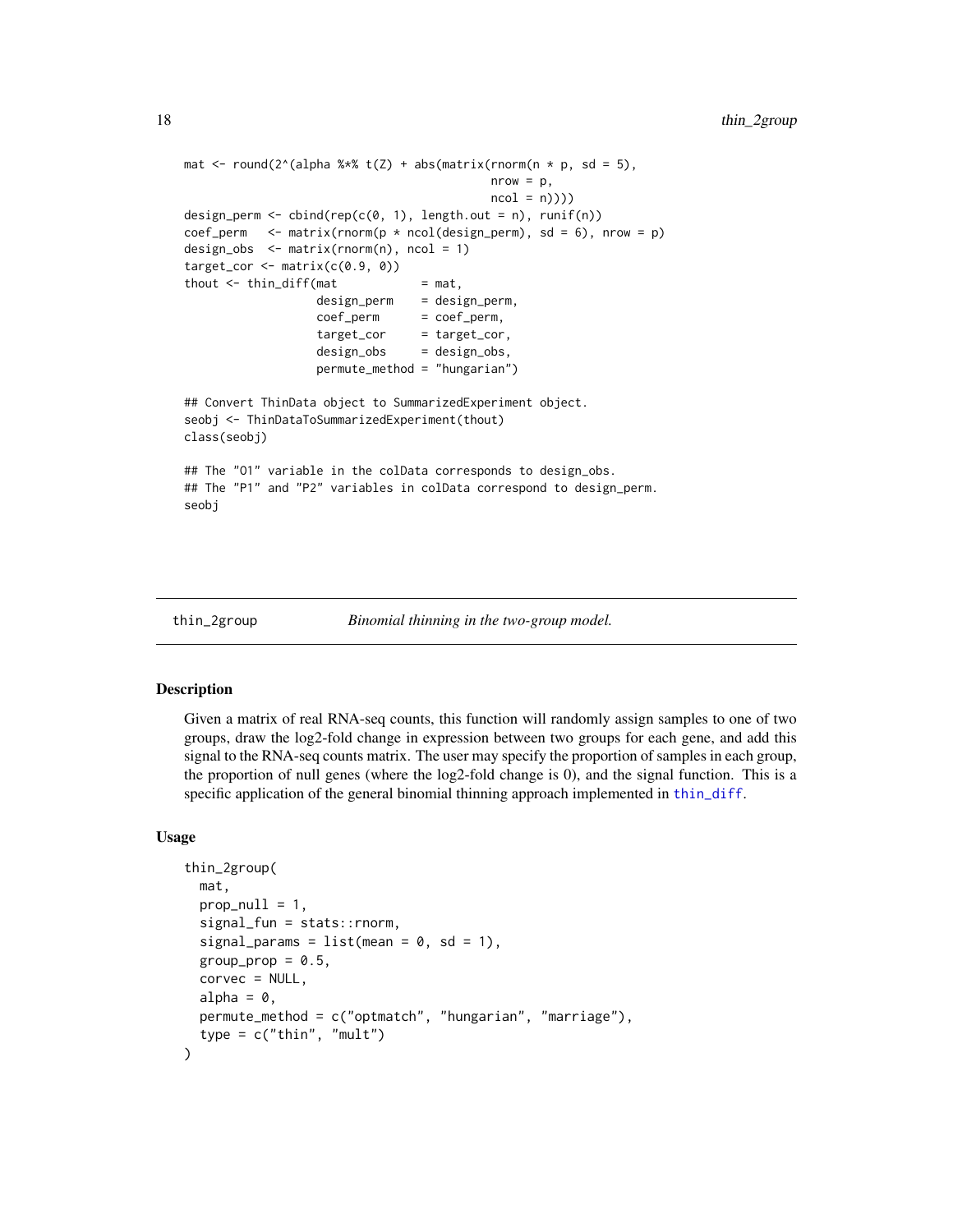# thin\_2group 19

# Arguments

| mat            | A numeric matrix of RNA-seq counts. The rows index the genes and the columns<br>index the samples.                                                                                                                                                                                                                                                                                                                                                                                                                                                                                                                                                                                                                                                                                                                                                 |
|----------------|----------------------------------------------------------------------------------------------------------------------------------------------------------------------------------------------------------------------------------------------------------------------------------------------------------------------------------------------------------------------------------------------------------------------------------------------------------------------------------------------------------------------------------------------------------------------------------------------------------------------------------------------------------------------------------------------------------------------------------------------------------------------------------------------------------------------------------------------------|
| prop_null      | The proportion of genes that are null.                                                                                                                                                                                                                                                                                                                                                                                                                                                                                                                                                                                                                                                                                                                                                                                                             |
| signal_fun     | A function that returns the signal. This should take as input n for the number of<br>samples to return and then return only a vector of samples. Additional parame-<br>ters may be passed through signal_params.                                                                                                                                                                                                                                                                                                                                                                                                                                                                                                                                                                                                                                   |
| signal_params  | A list of additional arguments to pass to signal fun.                                                                                                                                                                                                                                                                                                                                                                                                                                                                                                                                                                                                                                                                                                                                                                                              |
| group_prop     | The proportion of individuals that are in group 1.                                                                                                                                                                                                                                                                                                                                                                                                                                                                                                                                                                                                                                                                                                                                                                                                 |
| corvec         | A vector of target correlations. corvec[i] is the target correlation of the latent<br>group assignment vector with the ith surrogate variable. The default is to set<br>this to NULL, in which case group assignment is made independently of any<br>unobserved confounding.                                                                                                                                                                                                                                                                                                                                                                                                                                                                                                                                                                       |
| alpha          | The scaling factor for the signal distribution from Stephens (2016). If $x_1, x_2, , x_n$<br>are drawn from signal fun, then the signal is set to $x_1s_1^{\alpha}, x_2s_2^{\alpha}, , x_ns_n^{\alpha}$ ,<br>where $s_q$ is the empirical standard deviation of gene g. Setting this to 0 means<br>that the effects are exchangeable, setting this to 1 corresponds to the p-value<br>prior of Wakefield (2009). You would rarely set this to anything but 0 or 1.                                                                                                                                                                                                                                                                                                                                                                                 |
| permute_method | Should we use the optimal matching technique from Hansen and Klopfer (2006)<br>("optmatch"), the Gale-Shapley algorithm for stable marriages ("marriage")<br>(Gale and Shapley, 1962) as implemented in the matching R package, or the<br>Hungarian algorithm (Papadimitriou and Steiglitz, 1982) ("hungarian") as im-<br>plemented in the clue package (Hornik, 2005)? The "optmatch" method works<br>really well but does take a lot more computational time if you have, say, 1000<br>samples. If you use the "optmatch" option, you should note that the opt-<br>match package uses a super strange license: https://cran.r-project.org/<br>package=optmatch/LICENSE. If this license doesn't work for you (because you<br>are not in academia, or because you don't believe in restrictive licenses), then<br>try out the "hungarian" method. |
| type           | Should we apply binomial thinning $(typ = "thin")$ or just naive multiplication<br>of the counts (type = " $mult$ "). You should always have this set to "thin".                                                                                                                                                                                                                                                                                                                                                                                                                                                                                                                                                                                                                                                                                   |

#### Details

The specific application of binomial thinning to the two-group model was used in Gerard and Stephens (2017) and Gerard and Stephens (2018). This is a specific case of the general method described in Gerard (2020).

# Value

A list-like S3 object of class ThinData. Components include some or all of the following:

mat The modified matrix of counts.

designmat The design matrix of variables used to simulate signal. This is made by column-binding design\_fixed and the permuted version of design\_perm.

coefmat A matrix of coefficients corresponding to designmat.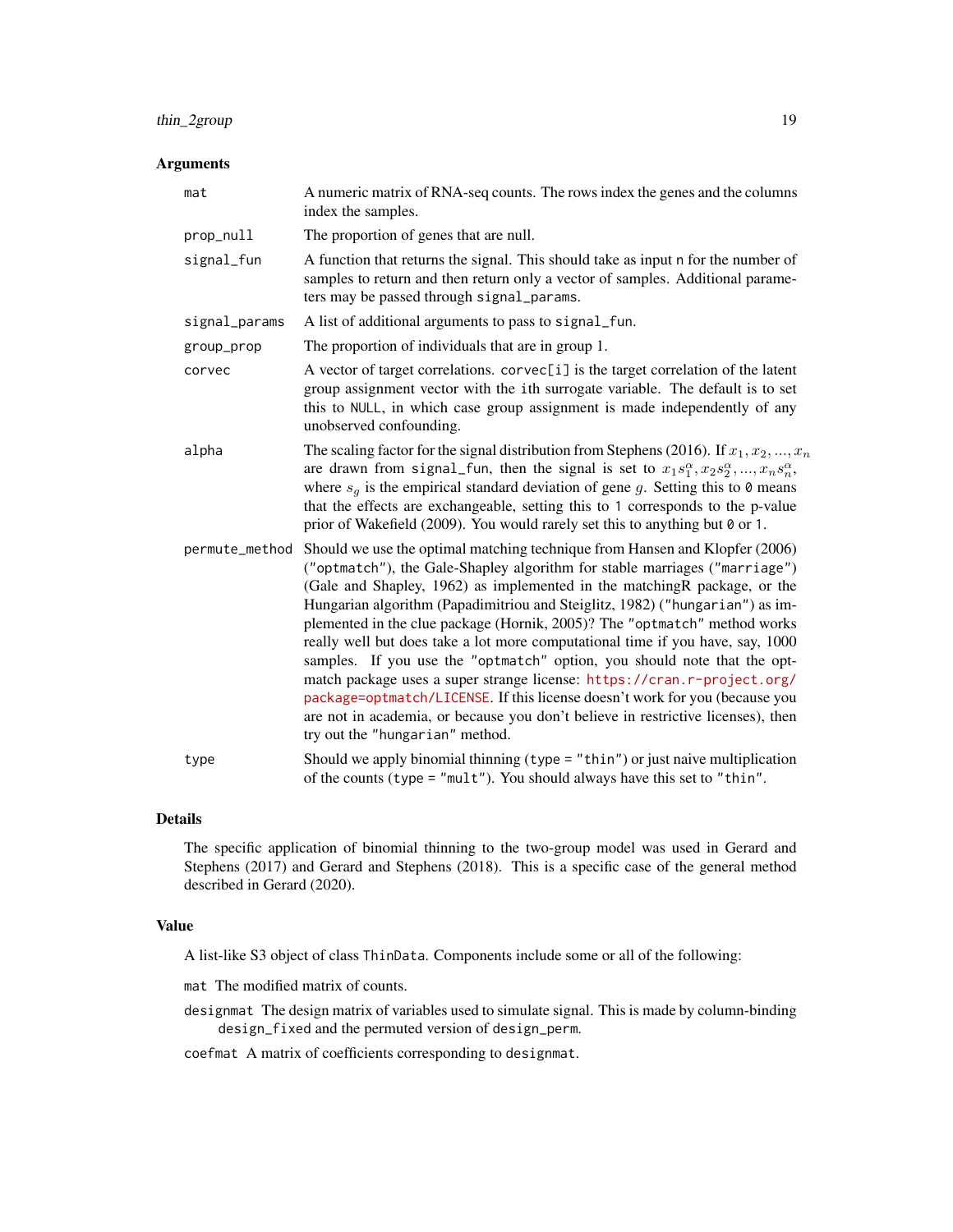- <span id="page-19-0"></span>design\_obs Additional variables that should be included in your design matrix in downstream fittings. This is made by column-binding the vector of 1's with design\_obs.
- sv A matrix of estimated surrogate variables. In simulation studies you would probably leave this out and estimate your own surrogate variables.
- cormat A matrix of target correlations between the surrogate variables and the permuted variables in the design matrix. This might be different from the target\_cor you input because we pass it through [fix\\_cor](#page-7-1) to ensure positive semi-definiteness of the resulting covariance matrix.
- matching\_var A matrix of simulated variables used to permute design\_perm if the target\_cor is not NULL.

### Author(s)

David Gerard

#### References

- Gale, David, and Lloyd S. Shapley. "College admissions and the stability of marriage." The American Mathematical Monthly 69, no. 1 (1962): 9-15.
- Gerard, David and Matthew Stephens (2017). "Unifying and generalizing methods for removing unwanted variation based on negative controls." *arXiv* preprint arXiv:1705.08393.
- David Gerard and Matthew Stephens (2018). "Empirical Bayes shrinkage and false discovery rate estimation, allowing for unwanted variation." *Biostatistics*, doi: [10.1093/biostatis](https://doi.org/10.1093/biostatistics/kxy029)[tics/kxy029.](https://doi.org/10.1093/biostatistics/kxy029)
- Gerard, D (2020). "Data-based RNA-seq simulations by binomial thinning." *BMC Bioinformatics*. 21(1), 206. doi: [10.1186/s12859-020-3450-9.](https://doi.org/10.1186/s12859-020-3450-9)
- Hansen, Ben B., and Stephanie Olsen Klopfer. "Optimal full matching and related designs via network flows." Journal of computational and Graphical Statistics 15, no. 3 (2006): 609-627.
- Hornik K (2005). "A CLUE for CLUster Ensembles." Journal of Statistical Software, 14(12). doi: 10.18637/jss.v014.i12
- C. Papadimitriou and K. Steiglitz (1982), Combinatorial Optimization: Algorithms and Complexity. Englewood Cliffs: Prentice Hall.
- Stephens, Matthew. "False discovery rates: a new deal." Biostatistics 18, no. 2 (2016): 275- 294.
- Wakefield, Jon. "Bayes factors for genome-wide association studies: comparison with Pvalues." Genetic epidemiology 33, no. 1 (2009): 79-86.

#### See Also

- [select\\_counts](#page-12-1) For subsampling the rows and columns of your real RNA-seq count matrix prior to applying binomial thinning.
- [thin\\_diff](#page-24-1) For the more general thinning approach.
- [ThinDataToSummarizedExperiment](#page-16-1) For converting a ThinData object to a SummarizedExperiment object.
- [ThinDataToDESeqDataSet](#page-15-1) For converting a ThinData object to a DESeqDataSet object.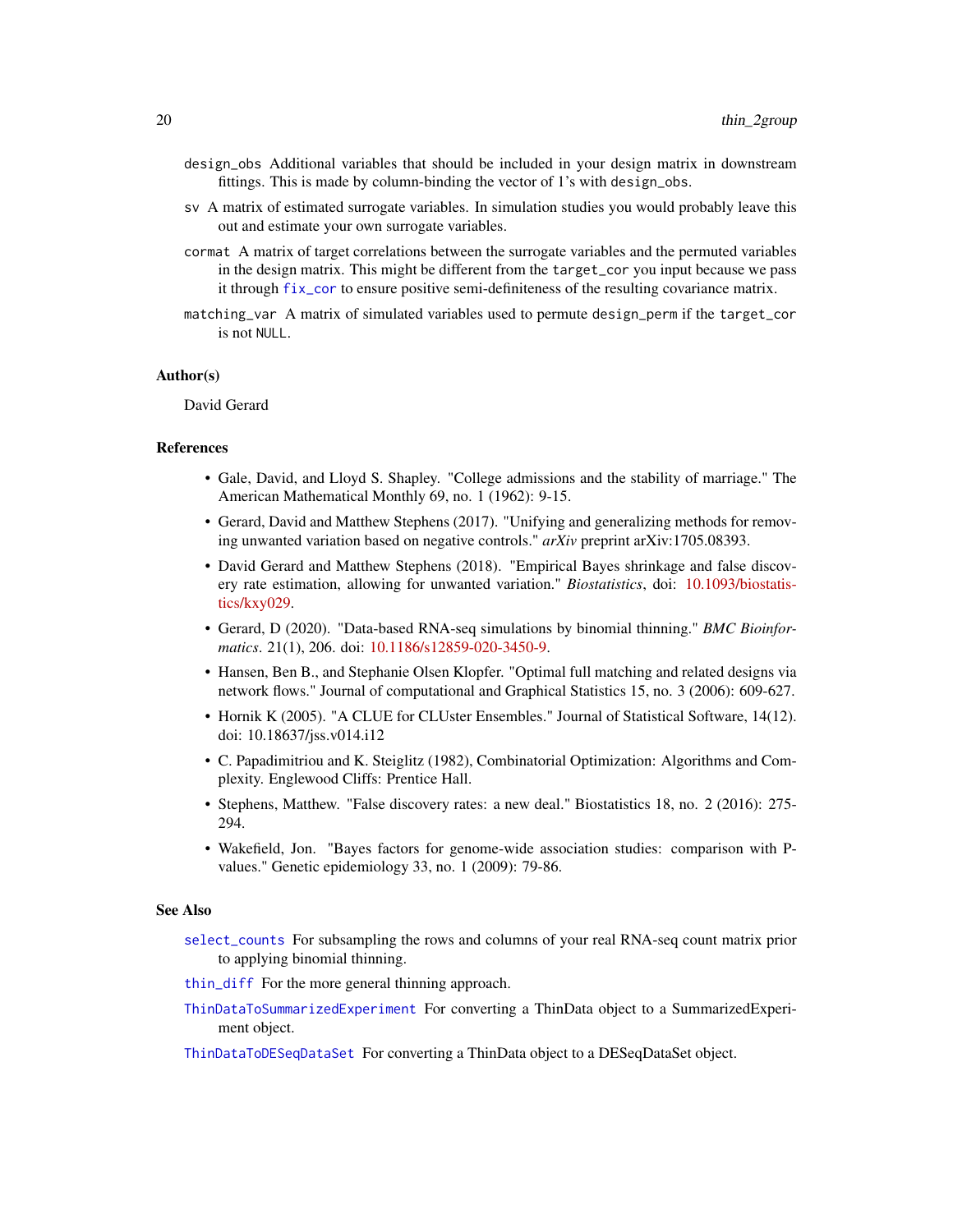#### <span id="page-20-0"></span>thin\_all 21

# Examples

```
## Simulate data from given matrix of counts
## In practice, you would obtain Y from a real dataset, not simulate it.
set.seed(1)
nsamp <-10ngene <- 1000
Y \leq - matrix(stats::rpois(nsamp * ngene, lambda = 50), nrow = ngene)
thinout \le thin_2group(mat = Y,
                       prop\_null = 0.9,
                       signal_fun = stats::rexp,
                       signal_params = list(rate = 0.5))## 90 percent of genes are null
mean(abs(thinout$coef) < 10^-6)
## Check the estimates of the log2-fold change
Ynew \leftarrow log2(t(thinout$mat + 0.5))
X <- thinout$designmat
Bhat \leq coef(lm(Ynew \leq X))["X", ]
plot(thinout$coefmat,
     Bhat,
     xlab = "log2-fold change",
     ylab = "Estimated log2-fold change")
abline(0, 1, col = 2, lwd = 2)
```
<span id="page-20-1"></span>

thin\_all *Binomial thinning for altering read-depth.*

#### Description

Given a matrix of real RNA-seq counts, this function will apply a thinning factor uniformly to every count in this matrix. This uniformly lowers the read-depth for the entire dataset. The thinning factor should be provided on the log2-scale. This is a specific application of the binomial thinning approach in [thin\\_diff](#page-24-1). Though this particular form of thinning was used by Robinson and Storey (2014) in the context of deriving read-depth suggestions. It is also described in detail in Gerard (2020).

#### Usage

```
thin_all(mat, thinlog2, type = c("thin", "mult"))
```

| mat      | A numeric matrix of RNA-seq counts. The rows index the genes and the columns<br>index the samples.                                                                                                                                                    |
|----------|-------------------------------------------------------------------------------------------------------------------------------------------------------------------------------------------------------------------------------------------------------|
| thinlog2 | A numeric scalar. This is the amount to shrink each count in mat (on the log2-<br>scale). For example, a value of 0 means that we do not thin, a value of 1 means<br>that we thin by a factor of 2, a value of 2 means we thin by a factor of 4, etc. |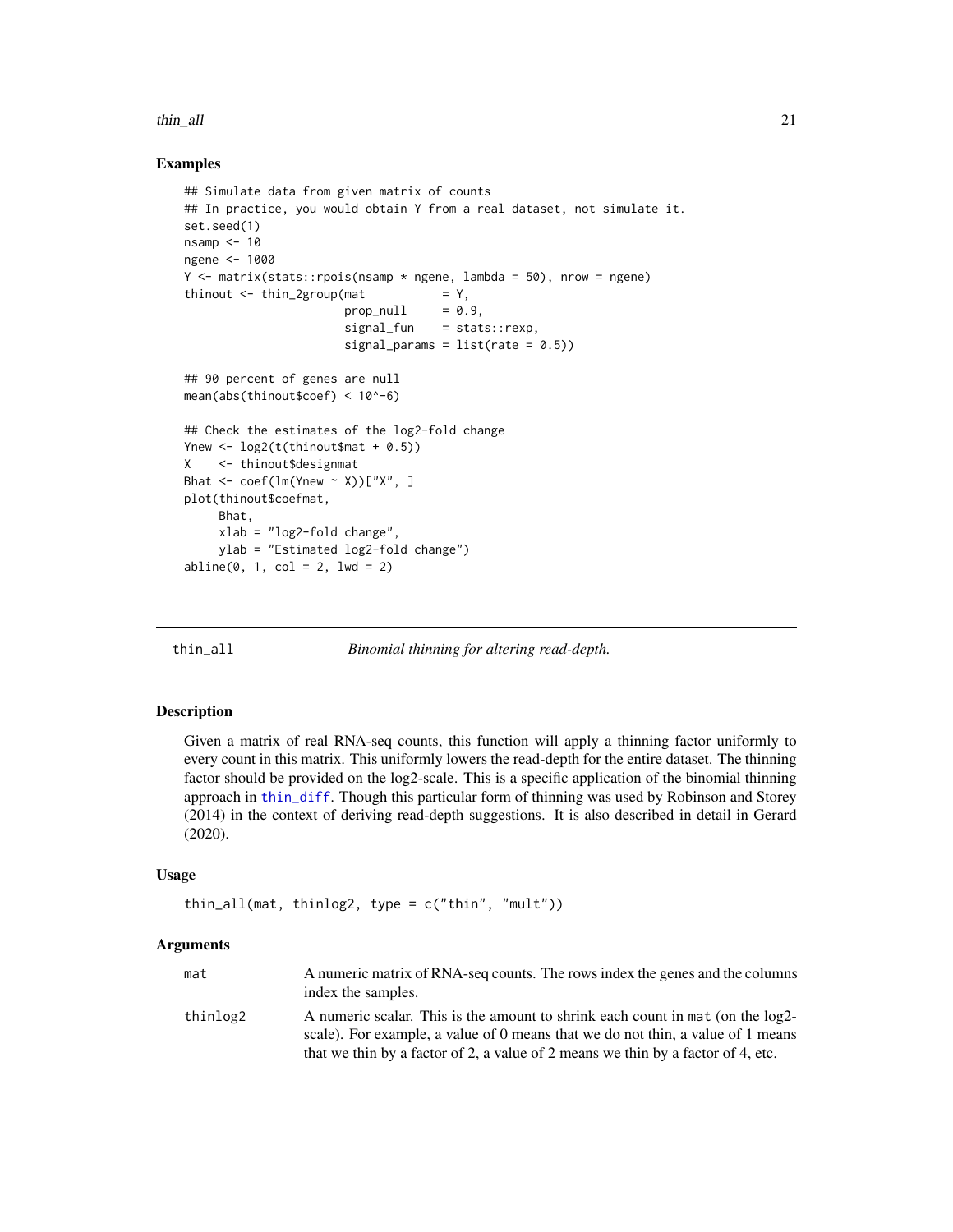<span id="page-21-0"></span>

| type | Should we apply binomial thinning $(type = "thin")$ or just naive multiplication |
|------|----------------------------------------------------------------------------------|
|      | of the counts (type = "mult"). You should always have this set to "thin".        |

#### Value

A list-like S3 object of class ThinData. Components include some or all of the following:

- mat The modified matrix of counts.
- designmat The design matrix of variables used to simulate signal. This is made by column-binding design\_fixed and the permuted version of design\_perm.
- coefmat A matrix of coefficients corresponding to designmat.
- design\_obs Additional variables that should be included in your design matrix in downstream fittings. This is made by column-binding the vector of 1's with design\_obs.
- sv A matrix of estimated surrogate variables. In simulation studies you would probably leave this out and estimate your own surrogate variables.
- cormat A matrix of target correlations between the surrogate variables and the permuted variables in the design matrix. This might be different from the target\_cor you input because we pass it through [fix\\_cor](#page-7-1) to ensure positive semi-definiteness of the resulting covariance matrix.
- matching\_var A matrix of simulated variables used to permute design\_perm if the target\_cor is not NULL.

#### Author(s)

David Gerard

# References

- Gerard, D (2020). "Data-based RNA-seq simulations by binomial thinning." *BMC Bioinformatics*. 21(1), 206. doi: [10.1186/s12859-020-3450-9.](https://doi.org/10.1186/s12859-020-3450-9)
- Robinson, David G., and John D. Storey. "subSeq: determining appropriate sequencing depth through efficient read subsampling." Bioinformatics 30, no. 23 (2014): 3424-3426.

# See Also

- [select\\_counts](#page-12-1) For subsampling the rows and columns of your real RNA-seq count matrix prior to applying binomial thinning.
- [thin\\_diff](#page-24-1) For the more general thinning approach.
- [thin\\_lib](#page-31-1) For thinning sample-wise.
- [thin\\_gene](#page-29-1) For thinning gene-wise.
- [ThinDataToSummarizedExperiment](#page-16-1) For converting a ThinData object to a SummarizedExperiment object.

[ThinDataToDESeqDataSet](#page-15-1) For converting a ThinData object to a DESeqDataSet object.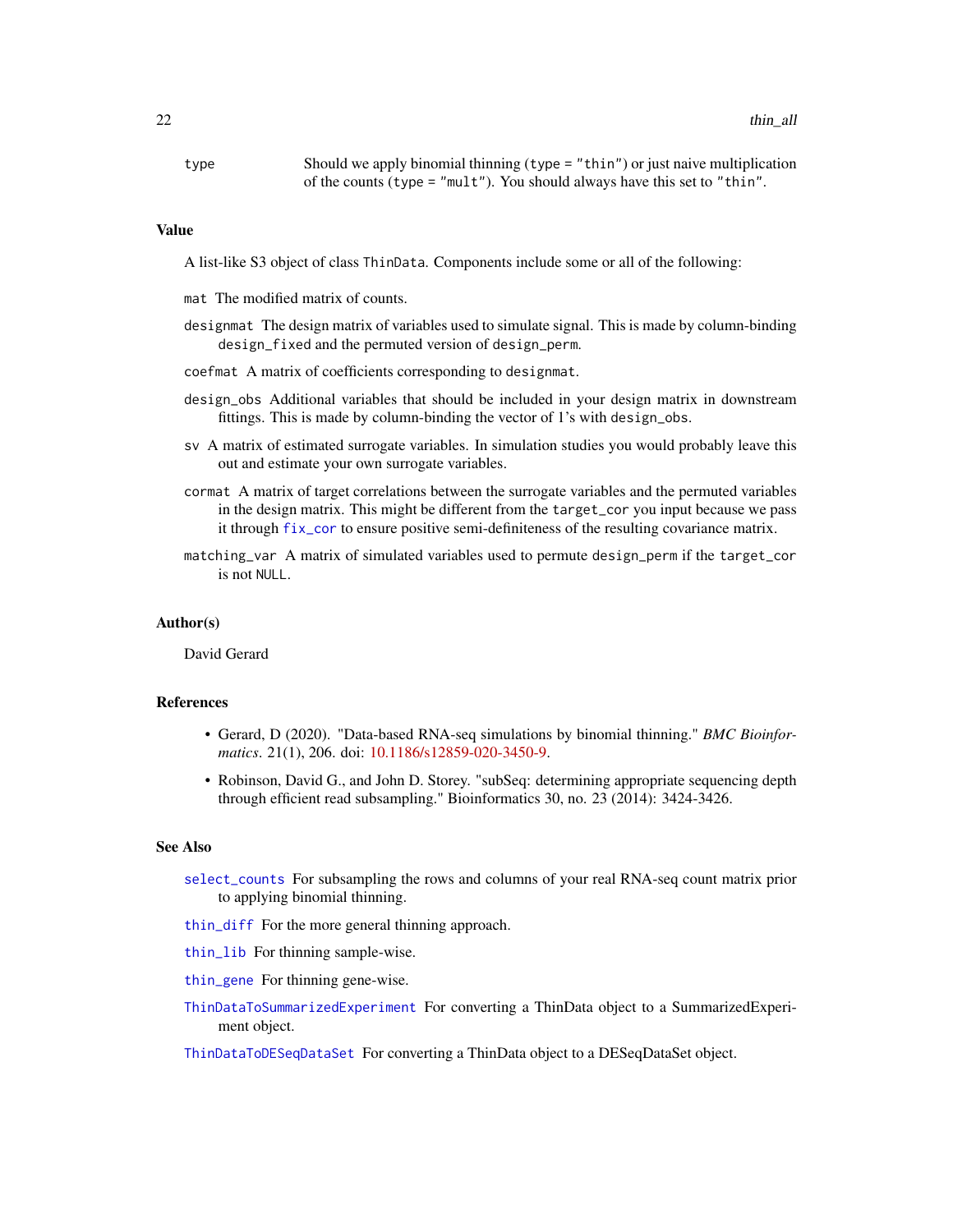#### <span id="page-22-0"></span>thin base 23

#### Examples

```
## Generate count data and set thinning factor
## In practice, you would obtain mat from a real dataset, not simulate it.
set.seed(1)
n < -10p <- 1000
lambda <- 1000
mat < -matrix(lambda, ncold) = n, nrow = p)thinlog2 <- 1
## Thin read-depths
thout \le thin_all(mat = mat, thinlog2 = thinlog2)
## Compare empirical and theoretical proportions
mean(thout$mat) / lambda
2 ^ -thinlog2
```
<span id="page-22-1"></span>thin\_base *Base binomial thinning function.*

#### Description

Given a matrix of counts (Y) where  $log_2(E[Y]) = Q$ , a design matrix (X), and a matrix of coefficients (B), thin\_diff will generate a new matrix of counts such that  $log_2(E[Y]) = BX' + u1' + Q$ , where  $u$  is some vector of intercept coefficients. This function is used by all other thinning functions. The method is described in detail in Gerard (2020).

# Usage

thin\_base(mat, designmat, coefmat, relative = TRUE, type = c("thin", "mult"))

| mat       | A numeric matrix of RNA-seq counts. The rows index the genes and the columns<br>index the samples.                                                                 |
|-----------|--------------------------------------------------------------------------------------------------------------------------------------------------------------------|
| designmat | A design matrix. The rows index the samples and the columns index the vari-<br>ables. The intercept should <i>not</i> be included.                                 |
| coefmat   | A matrix of coefficients. The rows index the genes and the columns index the<br>samples.                                                                           |
| relative  | A logical. Should we apply relative thinning (TRUE) or absolute thinning (FALSE).<br>Only experts should change the default.                                       |
| type      | Should we apply binomial thinning $(typ = "thin")$ or just naive multiplication<br>of the counts (type = $"mult"$ ). You should always have this set to $"thin"$ . |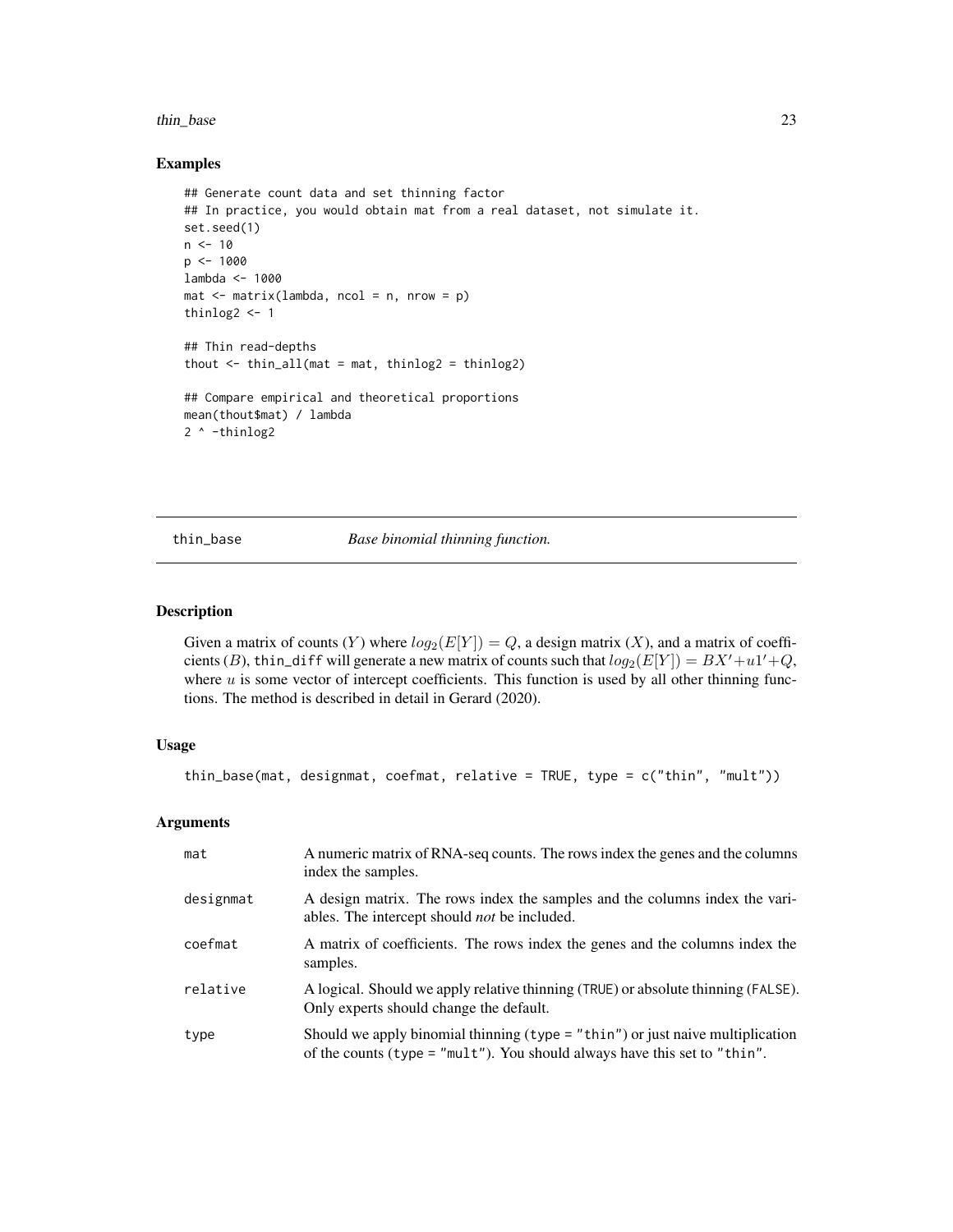# <span id="page-23-0"></span>Value

A matrix of new RNA-seq read-counts. This matrix has the signal added from designmat and coefmat.

#### Author(s)

David Gerard

#### References

• Gerard, D (2020). "Data-based RNA-seq simulations by binomial thinning." *BMC Bioinformatics*. 21(1), 206. doi: [10.1186/s12859-020-3450-9.](https://doi.org/10.1186/s12859-020-3450-9)

#### See Also

[select\\_counts](#page-12-1) For subsampling the rows and columns of your real RNA-seq count matrix prior to applying binomial thinning.

[thin\\_diff](#page-24-1) For the function most users should be using for general-purpose binomial thinning.

[thin\\_2group](#page-17-1) For the specific application of thinning in the two-group model.

[thin\\_lib](#page-31-1) For the specific application of library size thinning.

[thin\\_gene](#page-29-1) For the specific application of total gene expression thinning.

[thin\\_all](#page-20-1) For the specific application of thinning all counts uniformly.

# Examples

```
## Simulate data from given matrix of counts
## In practice, you would obtain Y from a real dataset, not simulate it.
set.seed(1)
nsamp <-10ngene <- 1000
Y <- matrix(stats::rpois(nsamp * ngene, lambda = 100), nrow = ngene)
X \leq - matrix(rep(c(0, 1), length.out = nsamp))
B \le - matrix(seq(3, 0, length.out = ngene))
Ynew \le thin_base(mat = Y, designmat = X, coefmat = B)
## Demonstrate how the log2 effect size is B
Bhat <- coefficients(lm(t(log2(Ynew)) ~ X))["X", ]
plot(B, Bhat, xlab = "Coefficients", ylab = "Coefficient Estimates")
abline(0, 1, col = 2, 1wd = 2)
```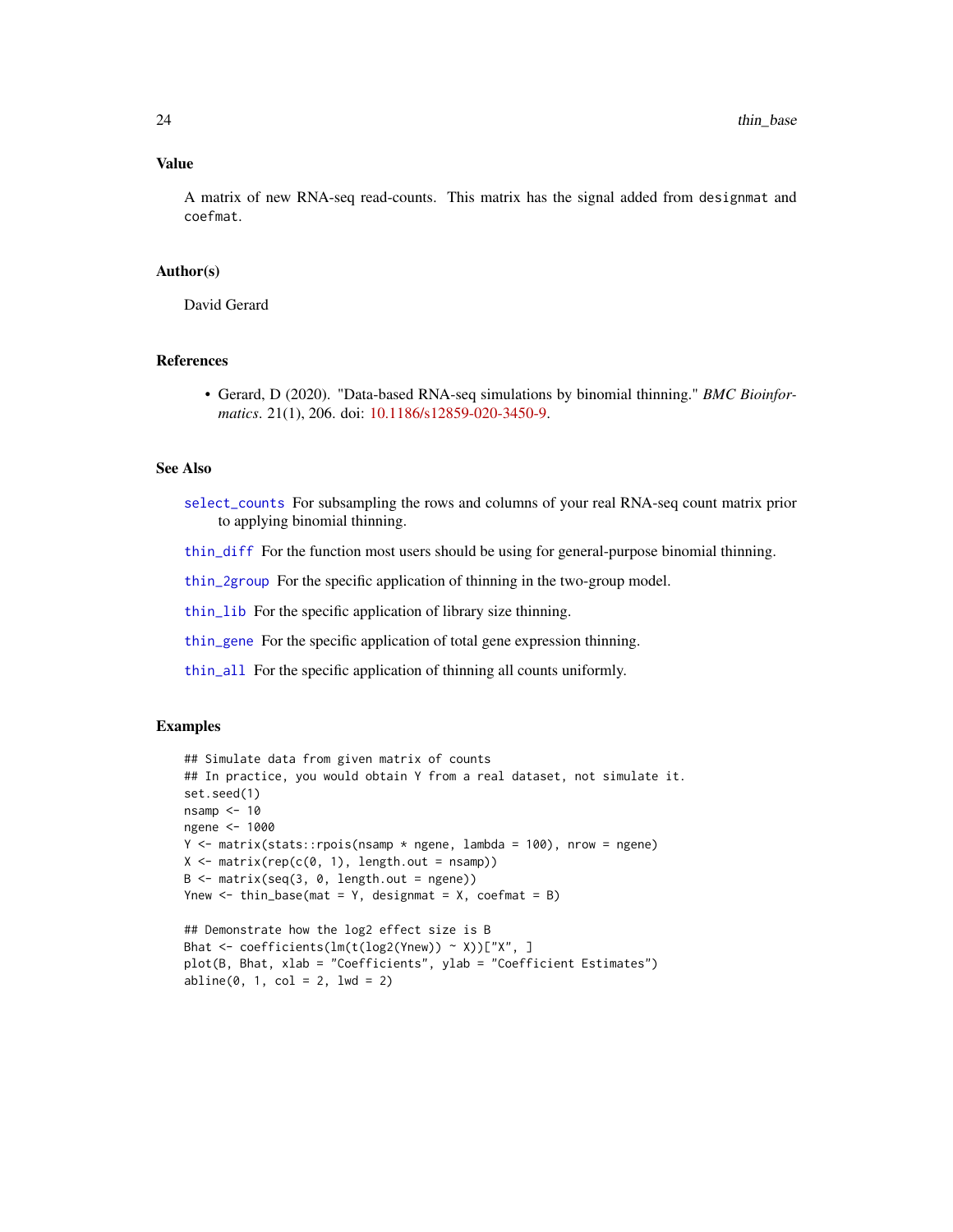# <span id="page-24-1"></span><span id="page-24-0"></span>Description

Given a matrix of real RNA-seq counts, this function will add a known amount of signal to the count matrix. This signal is given in the form of a Poisson / negative binomial / mixture of negative binomials generalized linear model with a log (base 2) link. The user may specify any arbitrary design matrix and coefficient matrix. The user may also control for the amount of correlation between the observed covariates and any unobserved surrogate variables. The method is described in detail in Gerard (2020).

# Usage

```
thin_diff(
 mat,
  design_fixed = NULL,
  coef_fixed = NULL,
  design_perm = NULL,
  coef_perm = NULL,
  target_cor = NULL,
  use_sva = FALSE,design_obs = NULL,
  relative = TRUE,
  change_colnames = TRUE,
  permute_method = c("optmatch", "hungarian", "marriage"),
  type = c("thin", "mult"))
```

| mat          | A numeric matrix of RNA-seq counts. The rows index the genes and the columns<br>index the samples.                                                                                                                                                                                                                 |
|--------------|--------------------------------------------------------------------------------------------------------------------------------------------------------------------------------------------------------------------------------------------------------------------------------------------------------------------|
| design_fixed | A numeric design matrix whose rows are fixed and not to be permuted. The rows<br>index the samples and the columns index the variables. The intercept should <i>not</i><br>be included (though see Section "Unestimable Components").                                                                              |
| coef_fixed   | A numeric matrix. The coefficients corresponding to design_fixed. The rows<br>index the genes and the columns index the variables.                                                                                                                                                                                 |
| design_perm  | A numeric design matrix whose rows are to be permuted (thus controlling the<br>amount by which they are correlated with the surrogate variables). The rows<br>index the samples and the columns index the variables. The intercept should <i>not</i><br>be included (though see Section "Unestimable Components"). |
| coef_perm    | A numeric matrix. The coefficients corresponding to design_perm. The rows<br>index the genes and the columns index the variables.                                                                                                                                                                                  |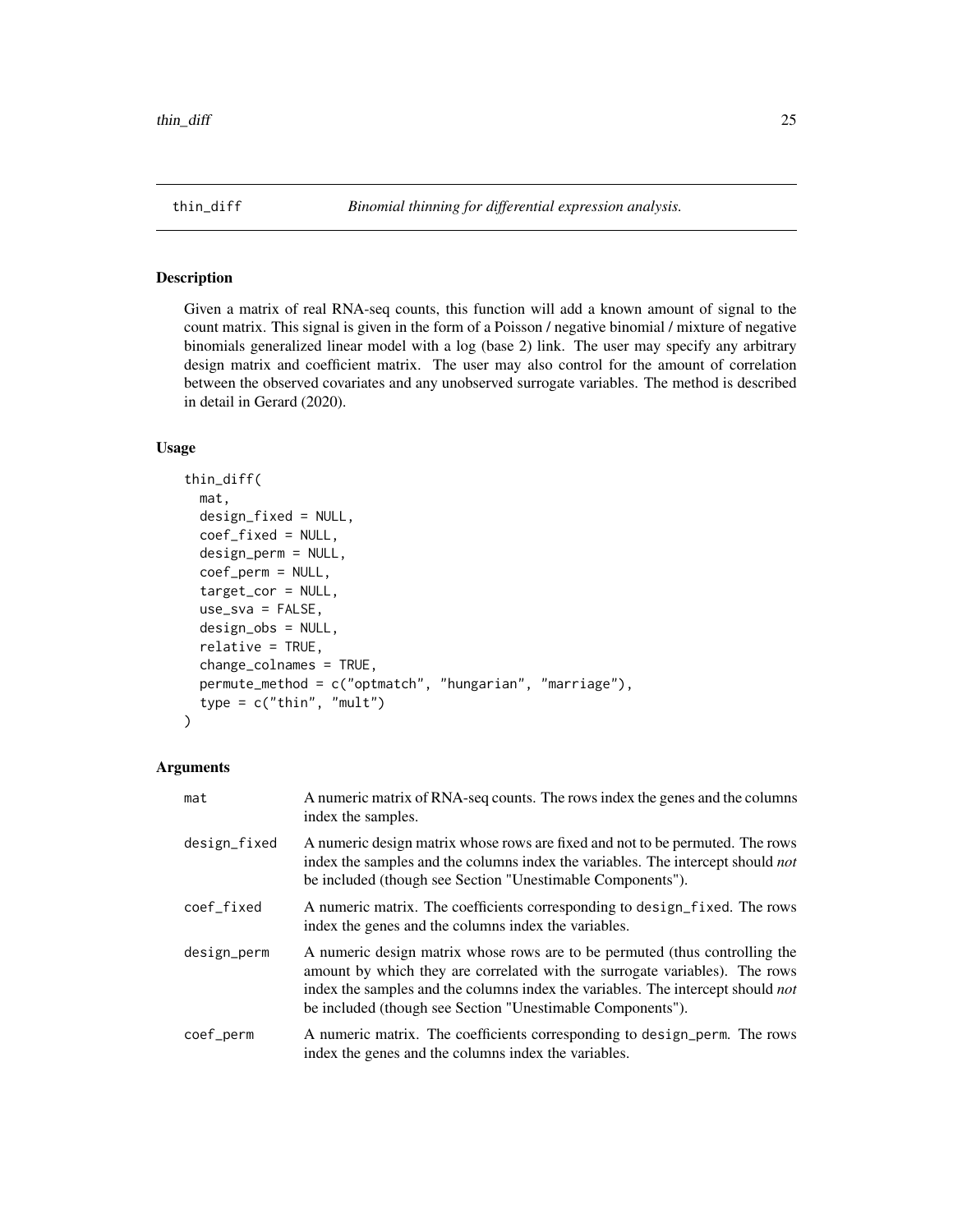| target_cor      | A numeric matrix of target correlations between the variables in design_perm<br>and the surrogate variables. The rows index the observed covariates and the<br>columns index the surrogate variables. That is, target_cor[i, j] specifies the<br>target correlation between the ith column of design_perm and the jth surro-<br>gate variable. The surrogate variables are estimated either using factor anal-<br>ysis or surrogate variable analysis (see the parameter use_sva). The number<br>of columns in target_cor specifies the number of surrogate variables. Set<br>target_cor to NULL to indicate that design_perm and the surrogate variables<br>are independent.                                                                                                                                                                     |
|-----------------|---------------------------------------------------------------------------------------------------------------------------------------------------------------------------------------------------------------------------------------------------------------------------------------------------------------------------------------------------------------------------------------------------------------------------------------------------------------------------------------------------------------------------------------------------------------------------------------------------------------------------------------------------------------------------------------------------------------------------------------------------------------------------------------------------------------------------------------------------|
| use_sva         | A logical. Should we use surrogate variable analysis (Leek and Storey, 2008)<br>using design_obs to estimate the hidden covariates (TRUE) or should we just do<br>an SVD on $log2(mat + 0.5)$ after regressing out design_obs (FALSE)? Setting<br>this to TRUE allows the surrogate variables to be correlated with the observed<br>covariates, while setting this to FALSE assumes that the surrogate variables are<br>orthogonal to the observed covariates. This option only matters if design_obs<br>is not NULL. Defaults to FALSE.                                                                                                                                                                                                                                                                                                          |
| design_obs      | A numeric matrix of observed covariates that are NOT to be a part of the signal<br>generating process. Only used in estimating the surrogate variables (if target_cor<br>is not NULL). The intercept should <i>not</i> be included (it will sometimes produce an<br>error if it is included).                                                                                                                                                                                                                                                                                                                                                                                                                                                                                                                                                     |
| relative        | A logical. Should we apply relative thinning (TRUE) or absolute thinning (FALSE).<br>Only experts should change the default.                                                                                                                                                                                                                                                                                                                                                                                                                                                                                                                                                                                                                                                                                                                      |
| change_colnames |                                                                                                                                                                                                                                                                                                                                                                                                                                                                                                                                                                                                                                                                                                                                                                                                                                                   |
|                 | A logical. Should we change the column-names of the design matrices (TRUE)<br>or not (FALSE)? Each new column name begins with either "O" (observed), "P"<br>(permuted), or "F" (fixed), followed by a number. The letters correspond to<br>whether the variables come from design_obs, design_perm, or design_fixed.<br>Setting this to TRUE also changes the column-names of the corresponding coef-<br>ficient matrices. Defaults to TRUE.                                                                                                                                                                                                                                                                                                                                                                                                     |
| permute_method  | Should we use the optimal matching technique from Hansen and Klopfer (2006)<br>("optmatch"), the Gale-Shapley algorithm for stable marriages ("marriage")<br>(Gale and Shapley, 1962) as implemented in the matchingR package, or the<br>Hungarian algorithm (Papadimitriou and Steiglitz, 1982) ("hungarian") as im-<br>plemented in the clue package (Hornik, 2005)? The "optmatch" method works<br>really well but does take a lot more computational time if you have, say, 1000<br>samples. If you use the "optmatch" option, you should note that the opt-<br>match package uses a super strange license: https://cran.r-project.org/<br>package=optmatch/LICENSE. If this license doesn't work for you (because you<br>are not in academia, or because you don't believe in restrictive licenses), then<br>try out the "hungarian" method. |
| type            | Should we apply binomial thinning $(type = "thin")$ or just naive multiplication<br>of the counts (type = "mult"). You should always have this set to "thin".                                                                                                                                                                                                                                                                                                                                                                                                                                                                                                                                                                                                                                                                                     |

# Value

A list-like S3 object of class ThinData. Components include some or all of the following:

mat The modified matrix of counts.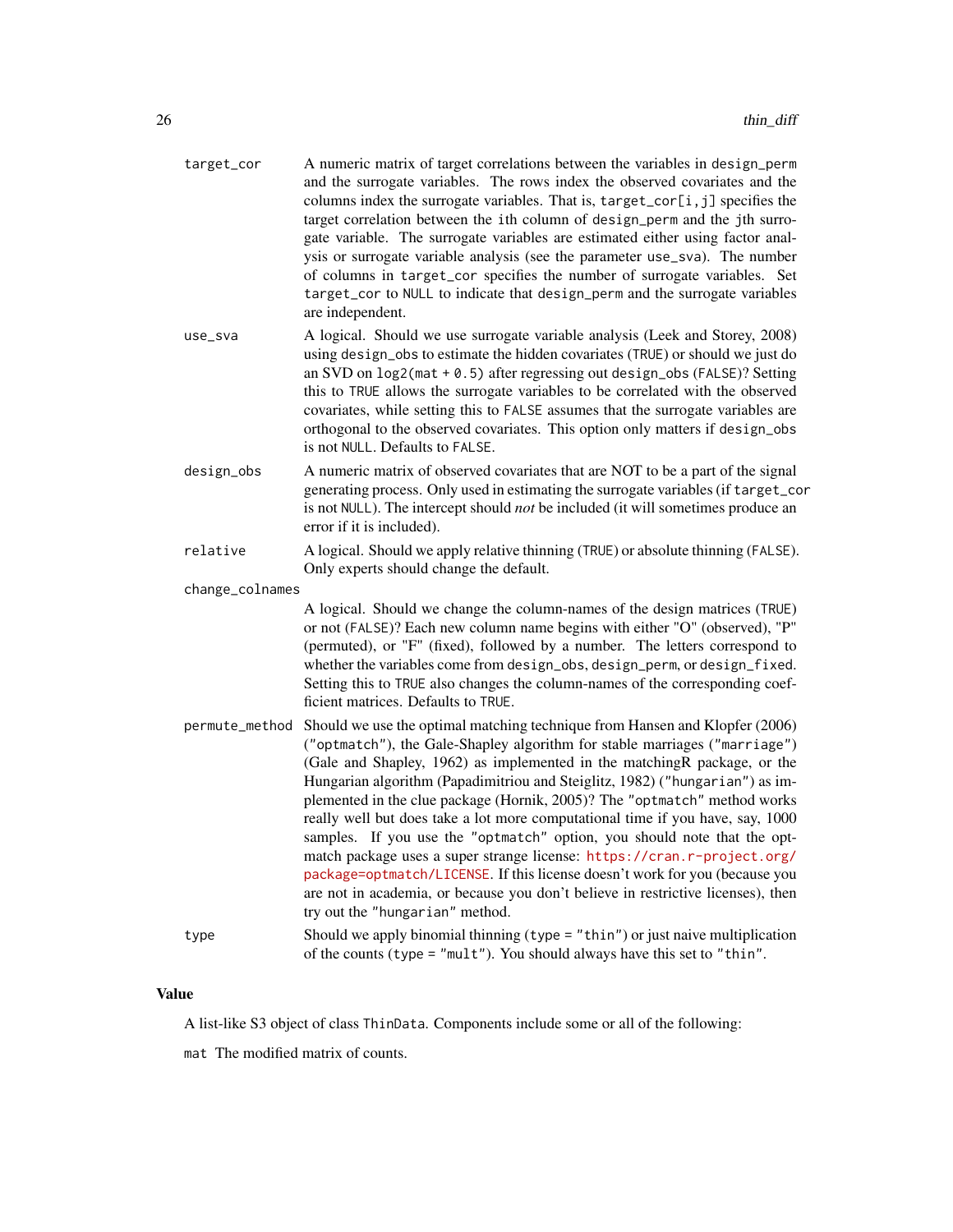- <span id="page-26-0"></span>designmat The design matrix of variables used to simulate signal. This is made by column-binding design\_fixed and the permuted version of design\_perm.
- coefmat A matrix of coefficients corresponding to designmat.
- design\_obs Additional variables that should be included in your design matrix in downstream fittings. This is made by column-binding the vector of 1's with design\_obs.
- sv A matrix of estimated surrogate variables. In simulation studies you would probably leave this out and estimate your own surrogate variables.
- cormat A matrix of target correlations between the surrogate variables and the permuted variables in the design matrix. This might be different from the target\_cor you input because we pass it through [fix\\_cor](#page-7-1) to ensure positive semi-definiteness of the resulting covariance matrix.
- matching\_var A matrix of simulated variables used to permute design\_perm if the target\_cor is not NULL.

#### Mathematical Formulation

Let

- N Be the number of samples.
- G Be the number of genes.
- $Y$  Be an  $G$  by  $N$  matrix of real RNA-seq counts. This is mat.
- $X_1$  Be an N by  $P_1$  user-provided design matrix. This is design\_fixed.
- $X_2$  Be an N by  $P_2$  user-provided design matrix. This is design\_perm.
- $X_3$  Be an N by  $P_3$  matrix of known covariates. This is design\_obs.
- $Z$  Be an N by K matrix of unobserved surrogate variables. This is estimated when target\_cor is not NULL.
- M Be a G by N of additional (unknown) unwanted variation.

We assume that Y is Poisson distributed given  $X_3$  and Z such that

$$
\log_2(EY) = \mu 1'_N + B_3 X'_3 + AZ' + M.
$$

thin\_diff() will take as input  $X_1, X_2, B_1, B_2$ , and will output a  $\tilde{Y}$  and W such that  $\tilde{Y}$  is Poisson distributed given  $X_1, X_2, X_3, W, Z$ , and M such that

$$
\log_2(E\tilde{Y}) \approx \tilde{\mu}1_N' + B_1X_1' + B_2X_2'W' + B_3X_3' + AZ' + M,
$$

where W is an N by N permutation matrix. W is randomly drawn so that  $WX_2$  and Z are correlated approximately according to the target correlation matrix.

The Poisson assumption may be generalized to a mixture of negative binomials.

#### Unestimable Components

It is possible to include an intercept term or a column from design\_obs into either design\_fixed or design\_perm. This will not produce an error and the specified thinning will be applied. However, If any column of design\_fixed or design\_perm is a vector of ones or contains a column from design\_obs, then the corresponding columns in coef\_fixed or coef\_perm cannot be estimated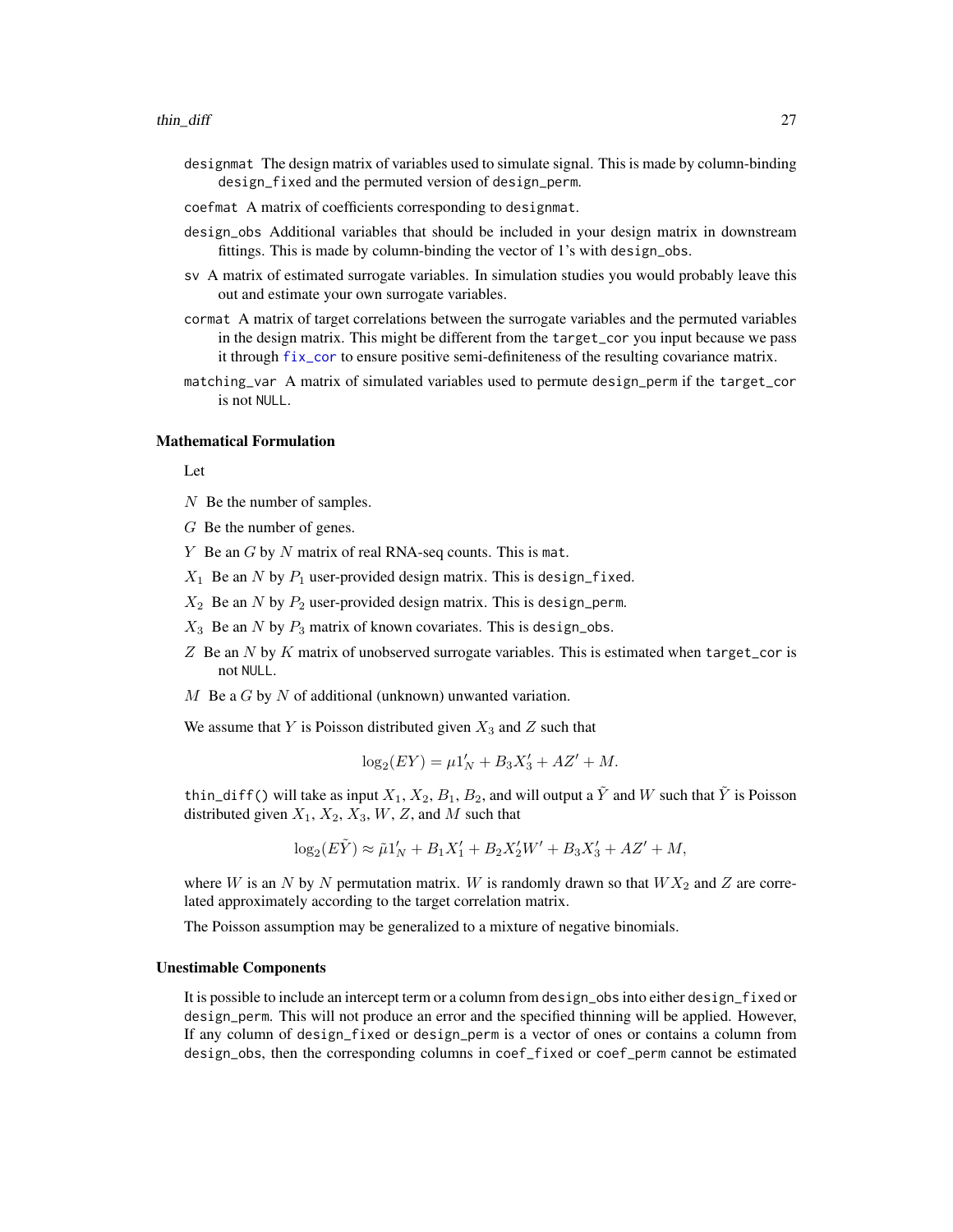<span id="page-27-0"></span>by *any* method. This is represented in the output by having duplicate columns in designmat and design\_obs.

Including duplicate columns in design\_fixed and design\_perm is also allowed but, again, will produce unestimable coefficients.

Including an intercept term in design\_obs will produce an error if you are specifying correlated surrogate variables.

#### Author(s)

David Gerard

#### References

- Gale, David, and Lloyd S. Shapley. "College admissions and the stability of marriage." The American Mathematical Monthly 69, no. 1 (1962): 9-15.
- Gerard, D (2020). "Data-based RNA-seq simulations by binomial thinning." *BMC Bioinformatics*. 21(1), 206. doi: [10.1186/s12859-020-3450-9.](https://doi.org/10.1186/s12859-020-3450-9)
- Hansen, Ben B., and Stephanie Olsen Klopfer. "Optimal full matching and related designs via network flows." Journal of computational and Graphical Statistics 15, no. 3 (2006): 609-627.
- Hornik K (2005). "A CLUE for CLUster Ensembles." Journal of Statistical Software, 14(12). doi: 10.18637/jss.v014.i12
- Leek, Jeffrey T., and John D. Storey. "A general framework for multiple testing dependence." Proceedings of the National Academy of Sciences 105, no. 48 (2008): 18718-18723.
- C. Papadimitriou and K. Steiglitz (1982), Combinatorial Optimization: Algorithms and Complexity. Englewood Cliffs: Prentice Hall.

# See Also

- [select\\_counts](#page-12-1) For subsampling the rows and columns of your real RNA-seq count matrix prior to applying binomial thinning.
- [thin\\_2group](#page-17-1) For the specific application of thin\_diff to the two-group model.
- [thin\\_lib](#page-31-1) For the specific application of thin\_diff to library size thinning.
- [thin\\_gene](#page-29-1) For the specific application of thin\_diff to total gene expression thinning.
- [thin\\_all](#page-20-1) For the specific application of thin\_diff to thinning all counts uniformly.
- [thin\\_base](#page-22-1) For the underlying thinning function used in thin\_diff.
- [sva](#page-0-0) For the implementation of surrogate variable analysis.
- [ThinDataToSummarizedExperiment](#page-16-1) For converting a ThinData object to a SummarizedExperiment object.

[ThinDataToDESeqDataSet](#page-15-1) For converting a ThinData object to a DESeqDataSet object.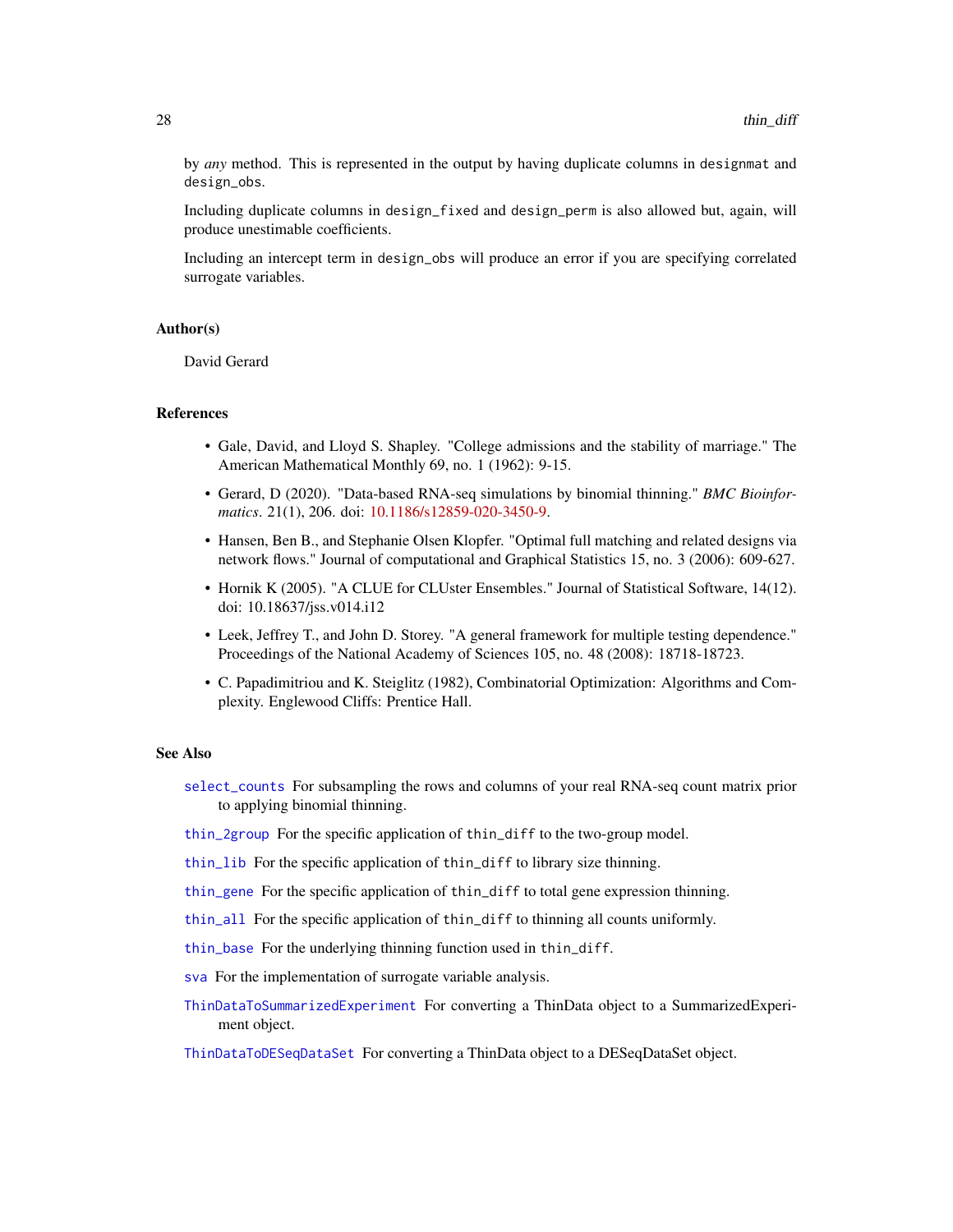#### thin\_diff 29

# Examples

```
## Generate simulated data with surrogate variables
## In practice, you would obtain mat from a real dataset, not simulate it.
set.seed(1)
n < -10p <- 1000
Z \leq - matrix(abs(rnorm(n, sd = 4)))
alpha \leq matrix(abs(rnorm(p, sd = 1)))
mat \le round(2^(alpha %*% t(Z) + abs(matrix(rnorm(n * p, sd = 5),
                                             nrow = p,
                                             ncol = n))## Choose simulation parameters
design_perm <- cbind(rep(c(0, 1), length.out = n), runif(n))
coef_perm <- matrix(rnorm(p \times \text{ncol}(design_perm), sd = 6), nrow = p)
## Specify one surrogate variable (number of columns in taget_cor),
## highly correlated with first observed covariate and uncorrelated
## with second observed covariate
target_cor \leq matrix(c(0.9, 0))
## Thin
thout \leq thin_diff(mat = mat,
                   design_perm = design_perm,
                   coef_perm = coef_perm,
                   target_cor = target_cor)
## target_cor approximates correlation between estimated surrogate variable
## and matching variable.
cor(thout$matching_var, thout$sv)
## Estimated surrogate variable is associated with true surrogate variable
## (because the signal is strong in this case)
plot(Z, thout$sv, xlab = "True SV", ylab = "Estimated SV")
## So target_cor approximates correlation between surrogate variable and
## matching variables
cor(thout$matching_var, Z)
## Correlation between permuted covariates and surrogate variables are less
## close to target_cor
cor(thout$designmat, Z)
## Estimated signal is correlated to true single. First variable is slightly
## biased because the surrogate variable is not included.
Ynew \leq -\log( t \cdot ( \text{thout} \cdot \text{Mn}) + 0.5)X <- thout$designmat
coef_est <- t(coef(lm(Ynew ~ X))[2:3, ])
plot(thout$coefmat[, 1], coef_est[, 1],
     main = "First Variable",
     xlab = "Coefficient",
```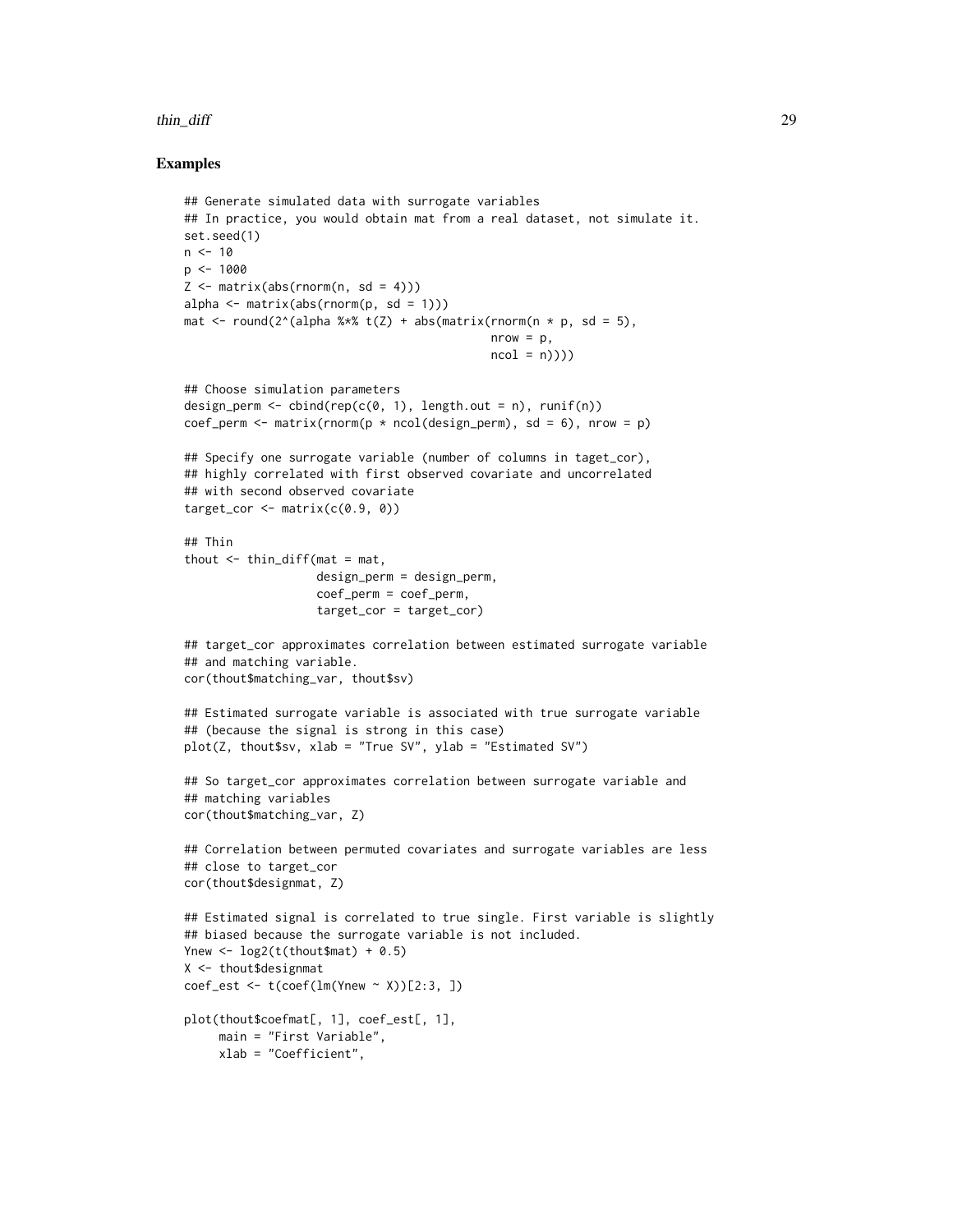```
ylab = "Estimated Coefficient")
abline(0, 1, col = 2, 1wd = 2)plot(thout$coefmat[, 2], coef_est[, 2],
    main = "Second Variable",
    xlab = "Coefficient",
    ylab = "Estimated Coefficient")
abline(0, 1, col = 2, lwd = 2)## But estimated coefficient of the first variable is slightly closer when
## the surrogate variable is included.
Ynew \leftarrow log2(t(thout$mat) + 0.5)
X <- cbind(thout$designmat, thout$sv)
coef_est <- t(coef(lm(Ynew ~ X))[2:3, ])
plot(thout$coefmat[, 1], coef_est[, 1],
    main = "First Variable",
     xlab = "Coefficient",
    ylab = "Estimated Coefficient")
abline(0, 1, col = 2, lwd = 2)plot(thout$coefmat[, 2], coef_est[, 2],
    main = "Second Variable",
    xlab = "Coefficient",
    ylab = "Estimated Coefficient")
abline(0, 1, col = 2, 1wd = 2)
```
<span id="page-29-1"></span>thin\_gene *Binomial thinning for altering total gene expression levels*

# Description

Given a matrix of real RNA-seq counts, this function will apply a separate, user-provided thinning factor to each gene. This uniformly lowers the counts for all samples in a gene. The thinning factor should be provided on the log2-scale. This is a specific application of the binomial thinning approach in [thin\\_diff](#page-24-1). The method is described in detail in Gerard (2020).

#### Usage

```
thin_gene(mat, thinlog2, relative = FALSE, type = c("thin", "mult"))
```

| mat      | A numeric matrix of RNA-seq counts. The rows index the genes and the columns<br>index the samples.                                                               |
|----------|------------------------------------------------------------------------------------------------------------------------------------------------------------------|
| thinlog2 | A vector of numerics. Element i is the amount to thin (on the log2 scale) for<br>gene i. For example, a value of 0 means that we do not thin, a value of 1 means |
|          | that we thin by a factor of 2, a value of 2 means we thin by a factor of 4, etc.                                                                                 |

<span id="page-29-0"></span>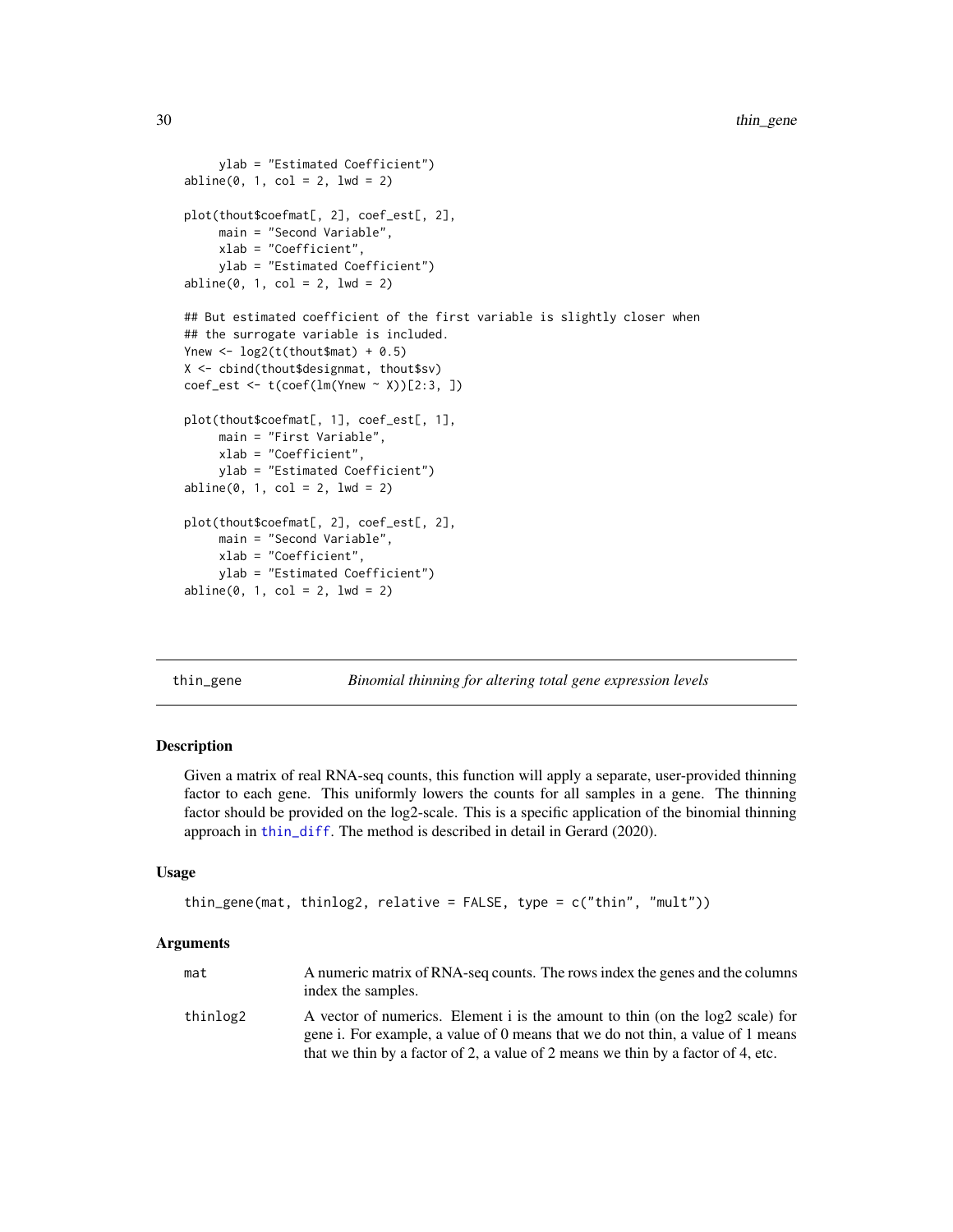<span id="page-30-0"></span>

| relative | A logical. Should we apply relative thinning (TRUE) or absolute thinning (FALSE).<br>Only experts should change the default.                                       |
|----------|--------------------------------------------------------------------------------------------------------------------------------------------------------------------|
| type     | Should we apply binomial thinning ( $type = "thin")$ or just naive multiplication<br>of the counts (type = " $mult$ "). You should always have this set to "thin". |

# Value

A list-like S3 object of class ThinData. Components include some or all of the following:

- mat The modified matrix of counts.
- designmat The design matrix of variables used to simulate signal. This is made by column-binding design\_fixed and the permuted version of design\_perm.
- coefmat A matrix of coefficients corresponding to designmat.
- design\_obs Additional variables that should be included in your design matrix in downstream fittings. This is made by column-binding the vector of 1's with design\_obs.
- sv A matrix of estimated surrogate variables. In simulation studies you would probably leave this out and estimate your own surrogate variables.
- cormat A matrix of target correlations between the surrogate variables and the permuted variables in the design matrix. This might be different from the target\_cor you input because we pass it through [fix\\_cor](#page-7-1) to ensure positive semi-definiteness of the resulting covariance matrix.
- matching\_var A matrix of simulated variables used to permute design\_perm if the target\_cor is not NULL.

#### Author(s)

David Gerard

#### References

• Gerard, D (2020). "Data-based RNA-seq simulations by binomial thinning." *BMC Bioinformatics*. 21(1), 206. doi: [10.1186/s12859-020-3450-9.](https://doi.org/10.1186/s12859-020-3450-9)

# See Also

- [select\\_counts](#page-12-1) For subsampling the rows and columns of your real RNA-seq count matrix prior to applying binomial thinning.
- [thin\\_diff](#page-24-1) For the more general thinning approach.
- [thin\\_lib](#page-31-1) For thinning sample-wise instead of gene-wise.
- [thin\\_all](#page-20-1) For thinning all counts uniformly.
- [ThinDataToSummarizedExperiment](#page-16-1) For converting a ThinData object to a SummarizedExperiment object.

[ThinDataToDESeqDataSet](#page-15-1) For converting a ThinData object to a DESeqDataSet object.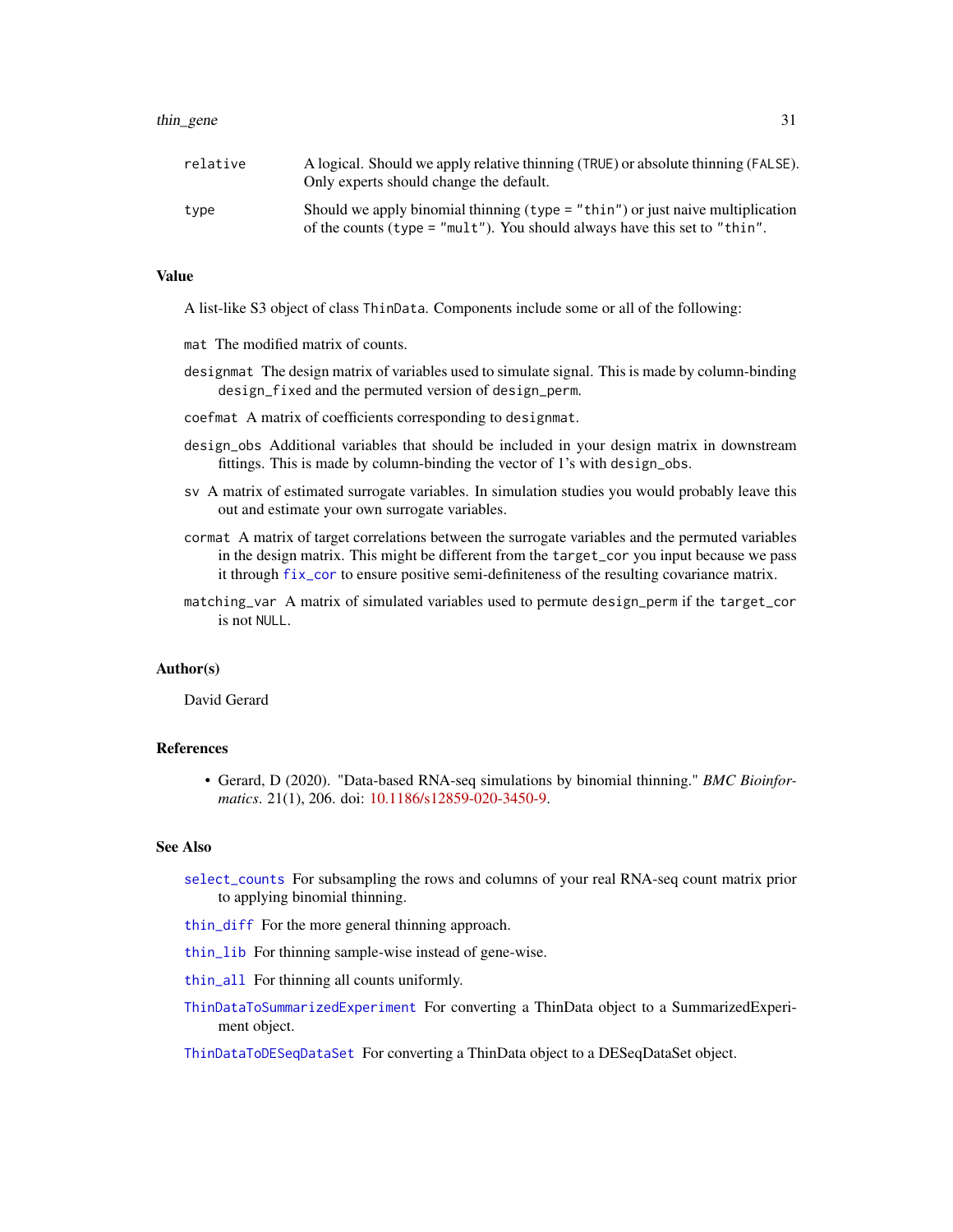# Examples

```
## Generate count data and thinning factors
## In practice, you would obtain mat from a real dataset, not simulate it.
set.seed(1)
n < -10p <- 1000
lambda <- 1000
mat < - matrix(lambda, ncol = n, nrow = p)thinlog2 \leq rexp(n = p, rate = 1)
## Thin total gene expressions
thout \le thin_gene(mat = mat, thinlog2 = thinlog2)
## Compare empirical thinning proportions to specified thinning proportions
empirical_propvec <- rowMeans(thout$mat) / lambda
specified_propvec <- 2 ^ (-thinlog2)
plot(empirical_propvec, specified_propvec,
     xlab = "Empirical Thinning Proportion",
     ylab = "Specified Thinning Proportion")
abline(0, 1, col = 2, 1wd = 2)
```
<span id="page-31-1"></span>thin\_lib *Binomial thinning for altering library size.*

#### Description

Given a matrix of real RNA-seq counts, this function will apply a separate, user-provided thinning factor to each sample. This uniformly lowers the counts for all genes in a sample. The thinning factor should be provided on the log2-scale. This is a specific application of the binomial thinning approach in [thin\\_diff](#page-24-1). The method is described in detail in Gerard (2020).

#### Usage

```
thin_lib(mat, thinlog2, relative = FALSE, type = c("thin", "mult"))
```

| mat      | A numeric matrix of RNA-seq counts. The rows index the genes and the columns<br>index the samples.                                                                                                                                                        |
|----------|-----------------------------------------------------------------------------------------------------------------------------------------------------------------------------------------------------------------------------------------------------------|
| thinlog2 | A vector of numerics. Element i is the amount to thin (on the log2-scale) for<br>sample i. For example, a value of 0 means that we do not thin, a value of 1<br>means that we thin by a factor of 2, a value of 2 means we thin by a factor of 4,<br>etc. |
| relative | A logical. Should we apply relative thinning (TRUE) or absolute thinning (FALSE).<br>Only experts should change the default.                                                                                                                              |
| type     | Should we apply binomial thinning $(typ = "thin")$ or just naive multiplication<br>of the counts (type = $"mult"$ ). You should always have this set to $"thin"$ .                                                                                        |

<span id="page-31-0"></span>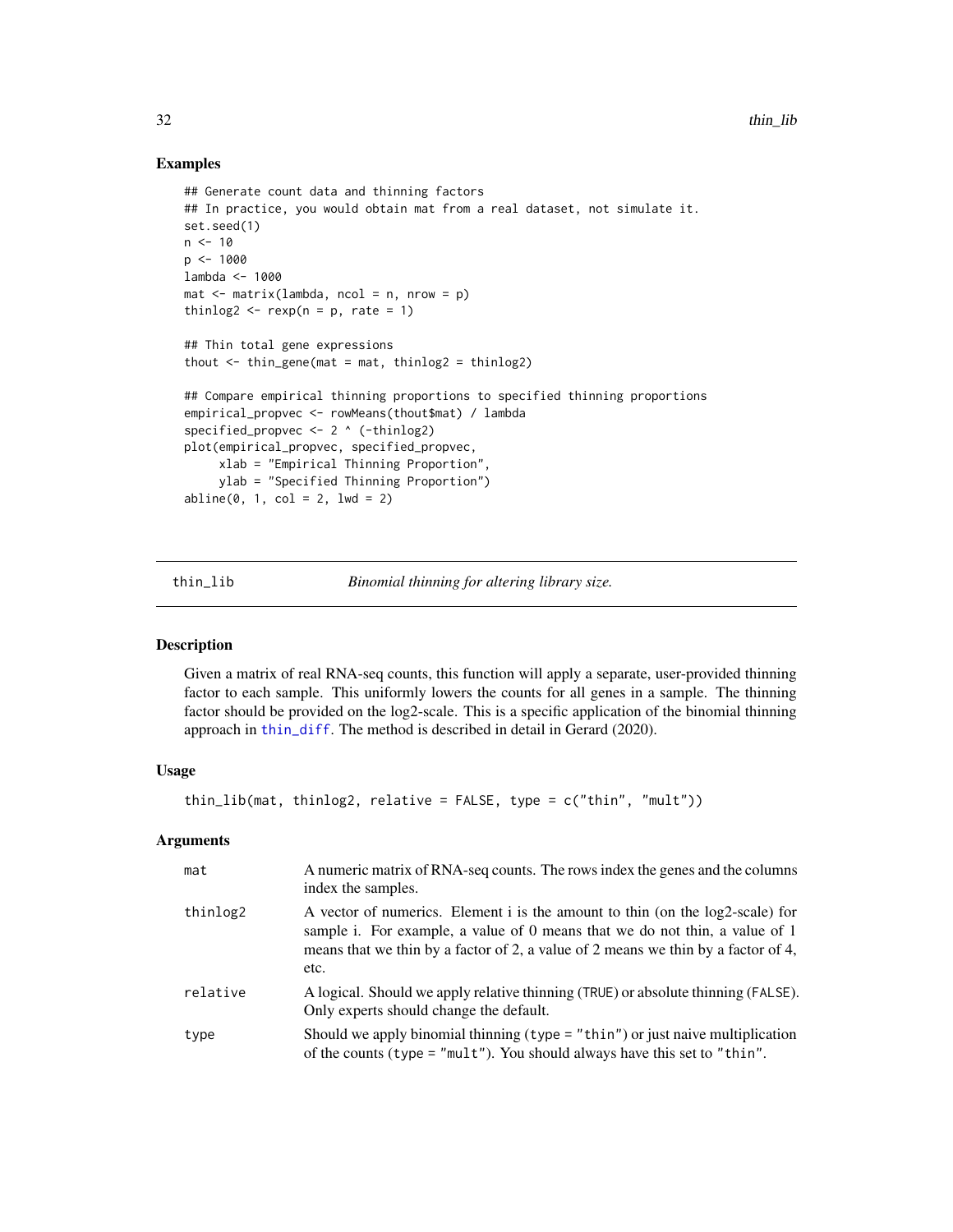<span id="page-32-0"></span>thin lib 33

#### Value

A list-like S3 object of class ThinData. Components include some or all of the following:

mat The modified matrix of counts.

- designmat The design matrix of variables used to simulate signal. This is made by column-binding design\_fixed and the permuted version of design\_perm.
- coefmat A matrix of coefficients corresponding to designmat.
- design\_obs Additional variables that should be included in your design matrix in downstream fittings. This is made by column-binding the vector of 1's with design\_obs.
- sv A matrix of estimated surrogate variables. In simulation studies you would probably leave this out and estimate your own surrogate variables.
- cormat A matrix of target correlations between the surrogate variables and the permuted variables in the design matrix. This might be different from the target\_cor you input because we pass it through [fix\\_cor](#page-7-1) to ensure positive semi-definiteness of the resulting covariance matrix.
- matching\_var A matrix of simulated variables used to permute design\_perm if the target\_cor is not NULL.

#### Author(s)

David Gerard

## References

• Gerard, D (2020). "Data-based RNA-seq simulations by binomial thinning." *BMC Bioinformatics*. 21(1), 206. doi: [10.1186/s12859-020-3450-9.](https://doi.org/10.1186/s12859-020-3450-9)

#### See Also

- [select\\_counts](#page-12-1) For subsampling the rows and columns of your real RNA-seq count matrix prior to applying binomial thinning.
- [thin\\_diff](#page-24-1) For the more general thinning approach.

[thin\\_gene](#page-29-1) For thinning gene-wise instead of sample-wise.

[thin\\_all](#page-20-1) For thinning all counts uniformly.

[ThinDataToSummarizedExperiment](#page-16-1) For converting a ThinData object to a SummarizedExperiment object.

[ThinDataToDESeqDataSet](#page-15-1) For converting a ThinData object to a DESeqDataSet object.

# Examples

```
## Generate count data and thinning factors
## In practice, you would obtain mat from a real dataset, not simulate it.
set.seed(1)
n < -10p <- 1000
lambda <- 1000
mat < -matrix(lambda, ncol = n, nrow = p)
```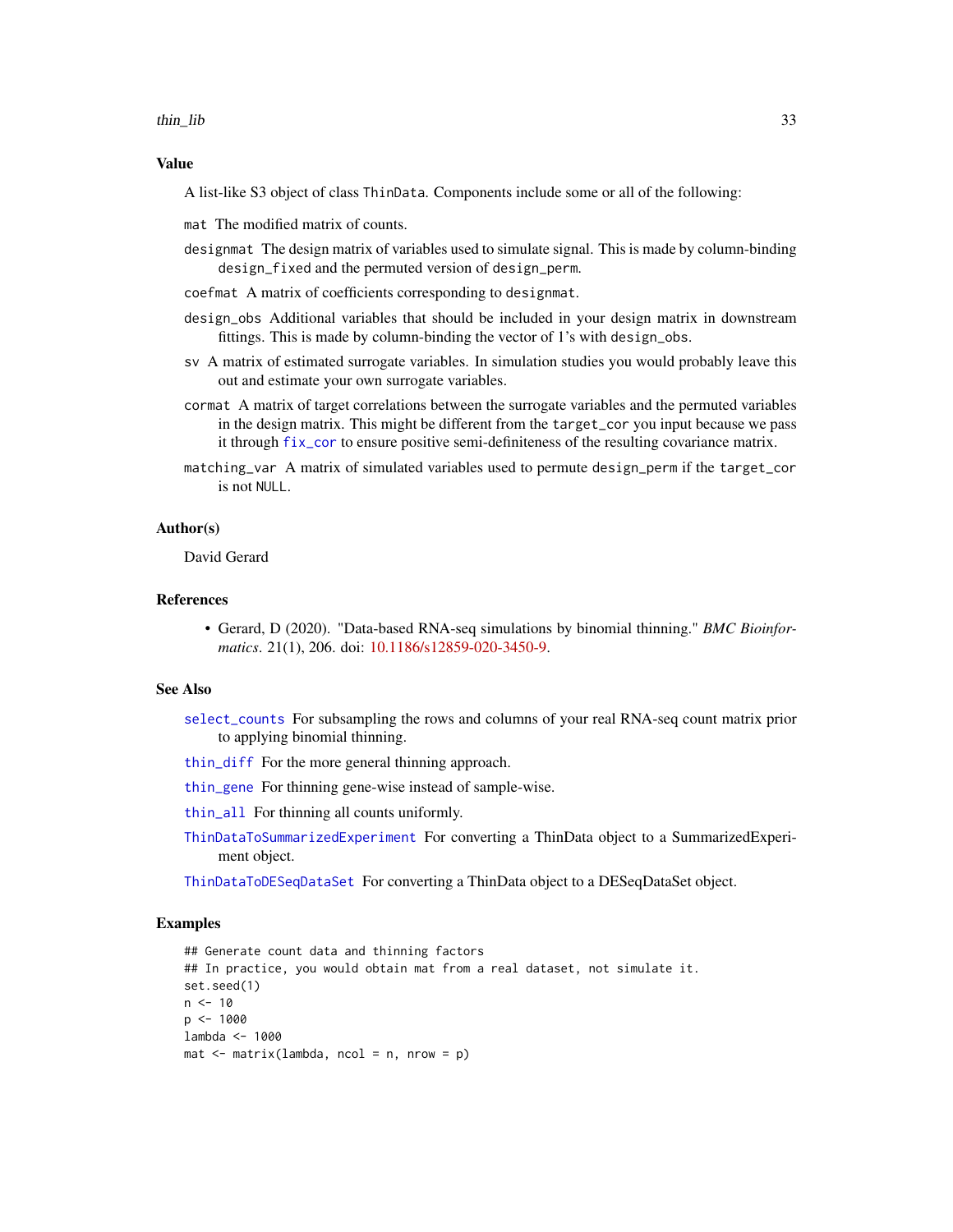```
thinlog2 \leftarrow rexp(n = n, rate = 1)
## Thin library sizes
thout \le thin_lib(mat = mat, thinlog2 = thinlog2)
## Compare empirical thinning proportions to specified thinning proportions
empirical_propvec <- colMeans(thout$mat) / lambda
specified_propvec <- 2 ^ (-thinlog2)
empirical_propvec
specified_propvec
```
uncorassign *Group assignment independent of anything.*

# Description

Group assignment independent of anything.

## Usage

```
uncorassign(n, return = c("group", "full"))
```
# Arguments

|        | The sample size.                                                                    |
|--------|-------------------------------------------------------------------------------------|
| return | Should we just return a list with just the vector of assignment ("group") or a list |
|        | with the vector of assignments and the vector of latent variables ("full")?         |

# Value

A list with some or all of the following elements.

- x The group assignment. 1L for one group and 0L for the other group.
- w The latent assignment vector (only returned if return = "full"). Negative corresponds to one group and positive corresponds to the other group.

# Author(s)

David Gerard

<span id="page-33-0"></span>